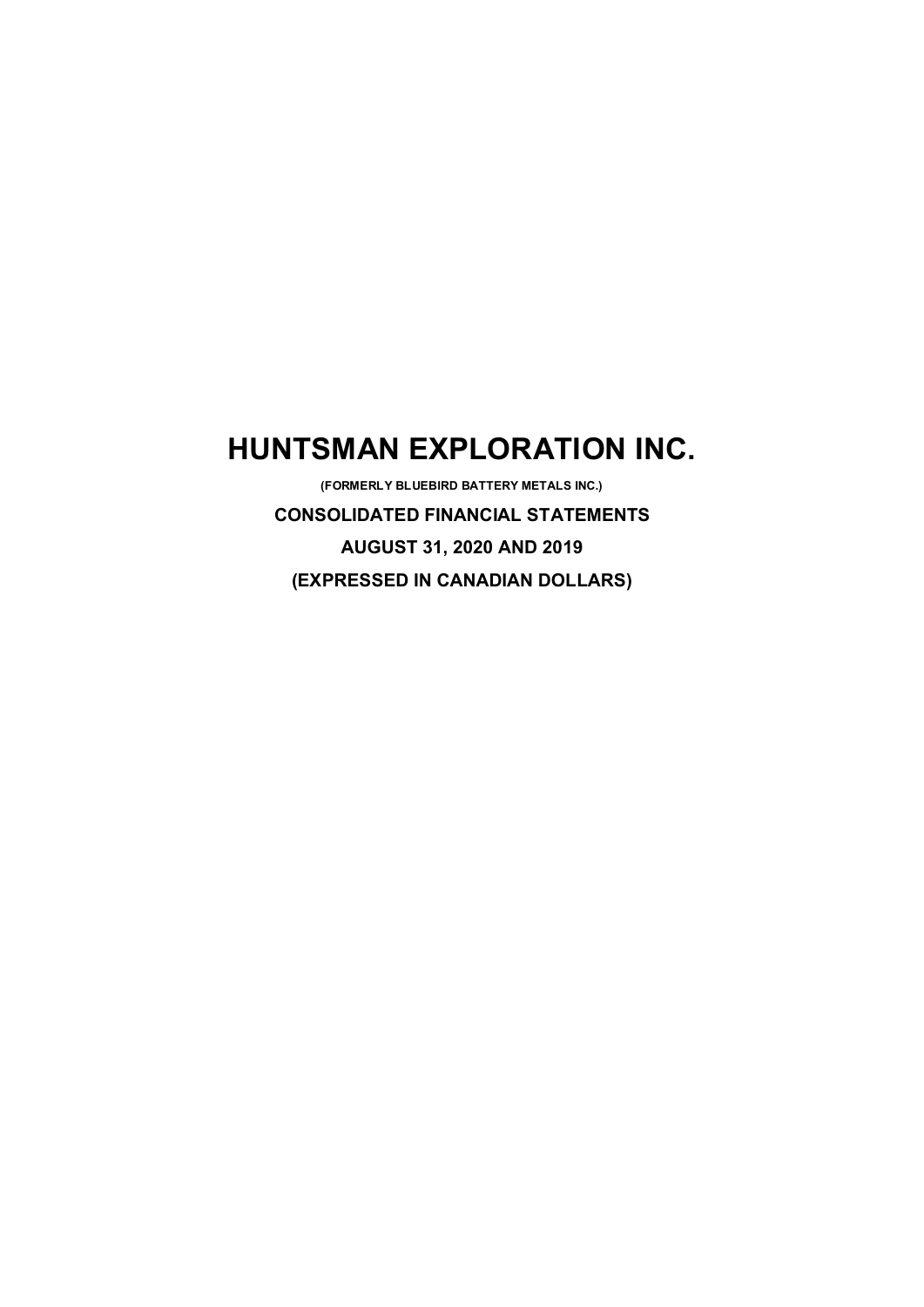

17th floor, 1030 West Georgia St., Vancouver, BC, Canada V6E 2Y3 Tel: 604. 714. 3600 Fax: 604. 714. 3669 Web: manningelliott.com

## **INDEPENDENT AUDITORS' REPORT**

To the Shareholders and Directors of Huntsman Exploration Inc. (formerly BlueBird Battery Metals Inc.)

#### **Opinion**

We have audited the consolidated financial statements of Huntsman Exploration Inc. and its subsidiaries (the "Company") which comprise the consolidated statements of financial position as at August 31, 2020 and 2019, and the consolidated statements of comprehensive loss, changes in equity and cash flows for the years then ended, and the related notes comprising a summary of significant accounting policies and other explanatory information.

In our opinion, the accompanying consolidated financial statements present fairly, in all material respects, the financial position of the Company as at August 31, 2020 and 2019, and its financial performance and its cash flows for the years then ended in accordance with International Financial Reporting Standards as issued by the International Accounting Standards Board.

#### **Basis for Opinion**

We conducted our audits in accordance with Canadian generally accepted auditing standards. Our responsibilities under those standards are further described in the *Auditors' Responsibilities for the Audit of the Consolidated Financial Statements* section of our report. We are independent of the Company in accordance with the ethical requirements that are relevant to our audits of the consolidated financial statements in Canada, and we have fulfilled our other ethical responsibilities in accordance with these requirements. We believe that the audit evidence we have obtained is sufficient and appropriate to provide a basis for our opinion.

#### **Emphasis of Matter - Material Uncertainty Related to Going Concern**

We draw attention to Note 2 of the accompanying consolidated financial statements, which describes matters and conditions that indicate the existence of a material uncertainty that may cast significant doubt about the Company's ability to continue as a going concern. Our opinion is not modified in respect of this matter.

# **Other Information**

Management is responsible for the other information, which comprises the information included in the Company's Management Discussion & Analysis to be filed with the relevant Canadian securities commissions.

Our opinion on the consolidated financial statements does not cover the other information and we do not express any form of assurance conclusion thereon.

In connection with our audits of the consolidated financial statements, our responsibility is to read the other information identified above and, in doing so, consider whether the other information is materially inconsistent with the consolidated financial statements or our knowledge obtained in the audit or otherwise appears to be materially misstated.

If, based on the work we have performed on this other information, we conclude that there is a material misstatement of this other information, we are required to report that fact. We have nothing to report in this regard.

## **Responsibilities of Management and Those Charged with Governance for the Consolidated Financial Statements**

Management is responsible for the preparation and fair presentation of the consolidated financial statements in accordance with International Financial Reporting Standards as issued by the International Accounting Standards Board, and for such internal control as management determines is necessary to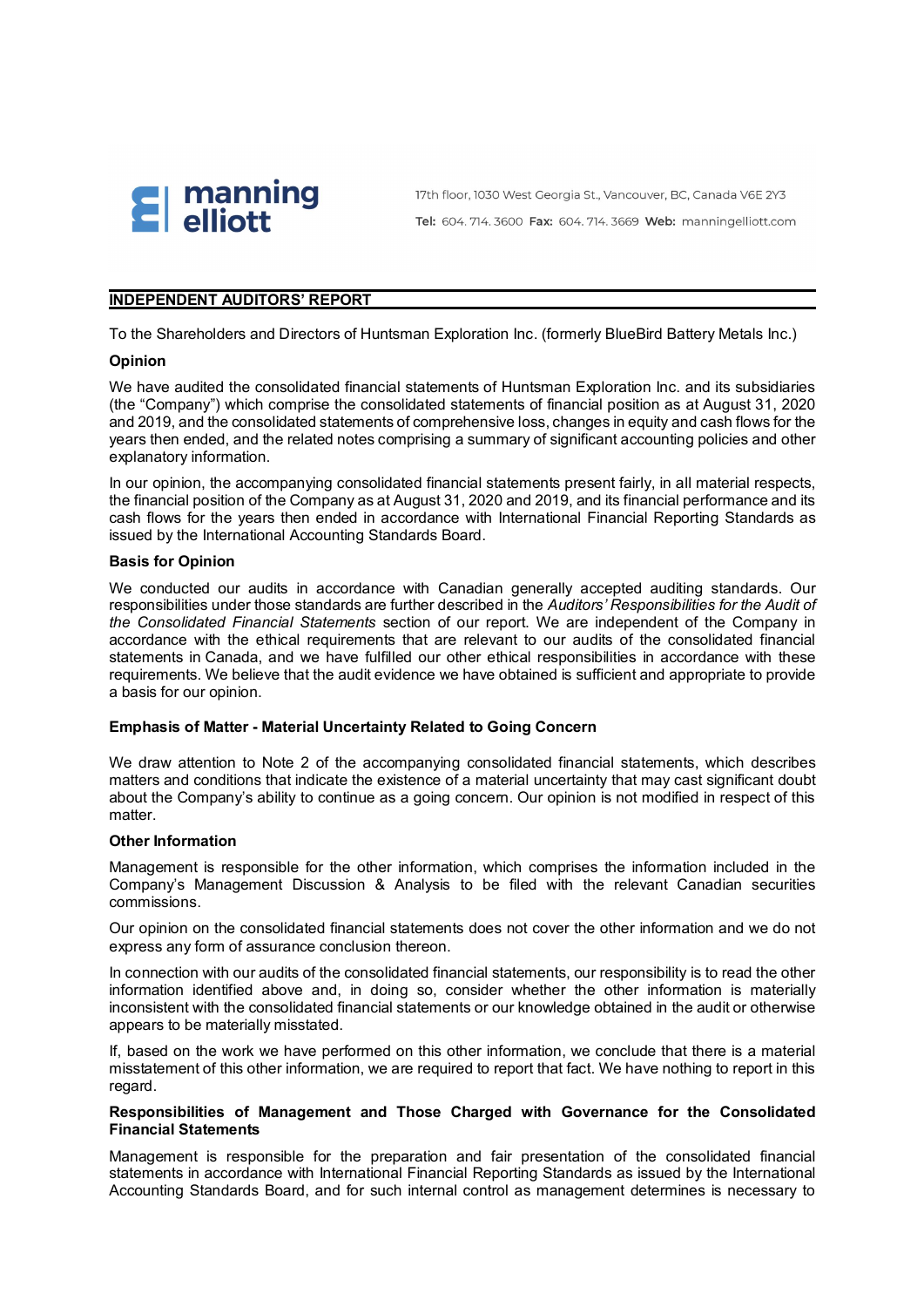enable the preparation of consolidated financial statements that are free from material misstatement, whether due to fraud or error.

In preparing the consolidated financial statements, management is responsible for assessing the Company's ability to continue as a going concern, disclosing, as applicable, matters related to going concern and using the going concern basis of accounting unless management either intends to liquidate the Company or to cease operations, or has no realistic alternative but to do so.

Those charged with governance are responsible for overseeing the Company's financial reporting process.

#### **Auditors' Responsibilities for the Audit of the Consolidated Financial Statements**

Our objectives are to obtain reasonable assurance about whether the consolidated financial statements as a whole are free from material misstatement, whether due to fraud or error, and to issue an auditors' report that includes our opinion. Reasonable assurance is a high level of assurance, but is not a guarantee that an audit conducted in accordance with Canadian generally accepted auditing standards will always detect a material misstatement when it exists. Misstatements can arise from fraud or error and are considered material if, individually or in the aggregate, they could reasonably be expected to influence the economic decisions of users taken on the basis of these consolidated financial statements.

As part of an audit in accordance with Canadian generally accepted auditing standards, we exercise professional judgment and maintain professional skepticism throughout the audit. We also:

- Identify and assess the risks of material misstatement of the consolidated financial statements, whether due to fraud or error, design and perform audit procedures responsive to those risks, and obtain audit evidence that is sufficient and appropriate to provide a basis for our opinion. The risk of not detecting a material misstatement resulting from fraud is higher than for one resulting from error, as fraud may involve collusion, forgery, intentional omissions, misrepresentations, or the override of internal control.
- Obtain an understanding of internal control relevant to the audit in order to design audit procedures that are appropriate in the circumstances, but not for the purpose of expressing an opinion on the effectiveness of the Company's internal control.
- Evaluate the appropriateness of accounting policies used and the reasonableness of accounting estimates and related disclosures made by management.
- Conclude on the appropriateness of management's use of the going concern basis of accounting and, based on the audit evidence obtained, whether a material uncertainty exists related to events or conditions that may cast significant doubt on the Company's ability to continue as a going concern. If we conclude that a material uncertainty exists, we are required to draw attention in our auditors' report to the related disclosures in the consolidated financial statements or, if such disclosures are inadequate, to modify our opinion. Our conclusions are based on the audit evidence obtained up to the date of our auditors' report. However, future events or conditions may cause the Company to cease to continue as a going concern.
- Evaluate the overall presentation, structure and content of the consolidated financial statements, including the disclosures, and whether the consolidated financial statements represent the underlying transactions and events in a manner that achieves fair presentation.
- Obtain sufficient appropriate audit evidence regarding the financial information of the entities or business activities within the Company to express an opinion on the consolidated financial statements. We are responsible for the direction, supervision and performance of the group audit. We remain solely responsible for our audit opinion.

We communicate with those charged with governance regarding, among other matters, the planned scope and timing of the audit and significant audit findings, including any significant deficiencies in internal control that we identify during our audit.

We also provide those charged with governance with a statement that we have complied with relevant ethical requirements regarding independence, and to communicate with them all relationships and other matters that may reasonably be thought to bear on our independence, and where applicable, related safeguards.

The engagement partner on the audit resulting in this independent auditors' report is Michael Ryan Ayre.

Manning Elliott LLP

CHARTERED PROFESSIONAL ACCOUNTANTS Vancouver, Canada December 11, 2020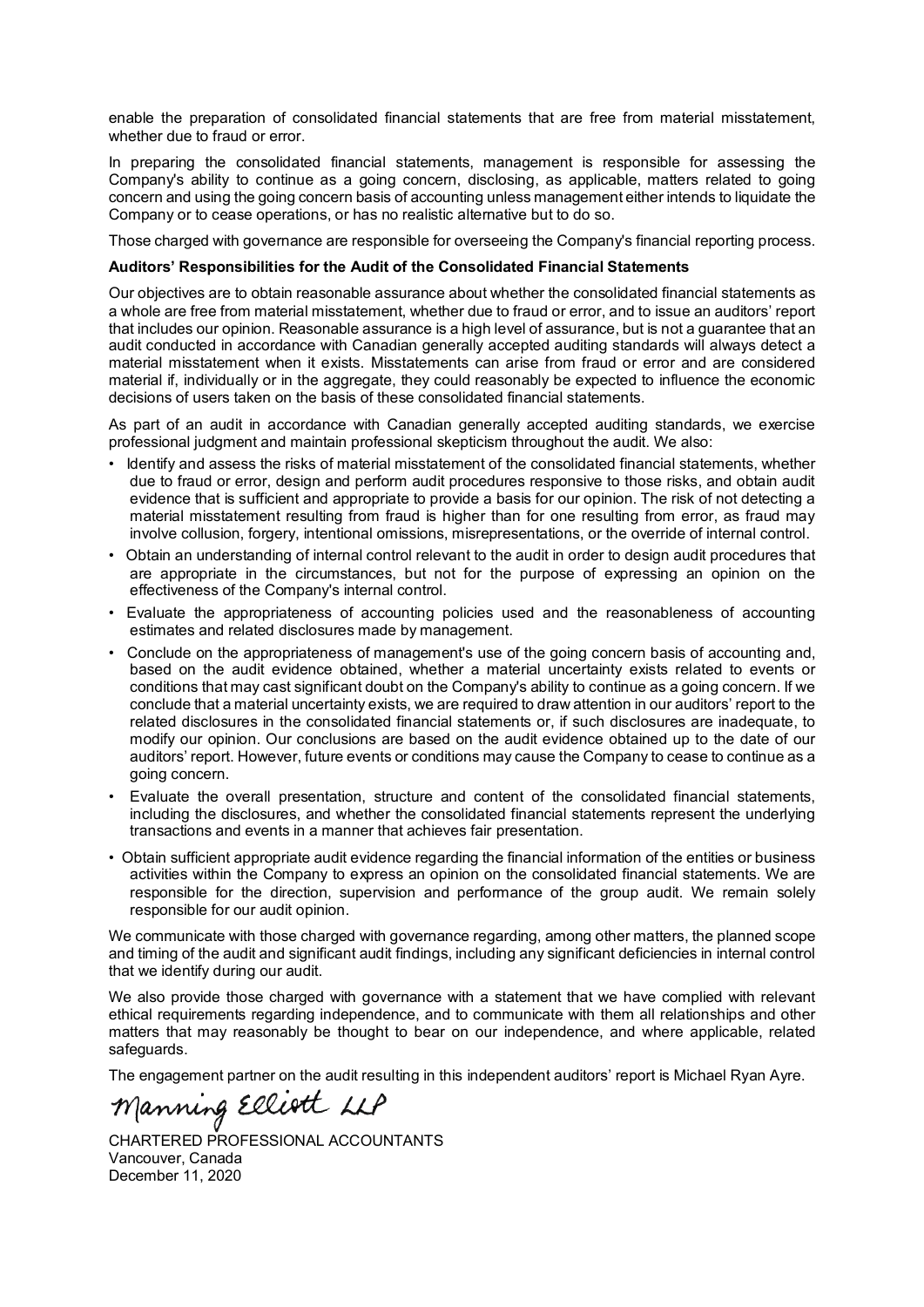## **HUNTSMAN EXPLORATION INC. (formerly BlueBird Battery Metals Inc.) Consolidated Statements of Financial Position As at August 31, (Expressed in Canadian Dollars)**

|                                                   | 2020            |    | 2019         |
|---------------------------------------------------|-----------------|----|--------------|
| <b>ASSETS</b>                                     |                 |    |              |
| Current                                           |                 |    |              |
| Cash                                              | \$<br>42,653 \$ |    | 18,507       |
| Amounts receivable                                | 16,028          |    | 4,161        |
| Prepaid expenses                                  | 25,220          |    | 11,816       |
|                                                   | 83,901          |    | 34,484       |
| Exploration and evaluation assets (Notes 6 and 8) | 2,730,830       |    | 2,570,832    |
|                                                   | \$<br>2,814,731 | \$ | 2,605,316    |
| <b>LIABILITIES AND SHAREHOLDERS' EQUITY</b>       |                 |    |              |
| <b>Liabilities</b>                                |                 |    |              |
| Current                                           |                 |    |              |
| Accounts payable and accrued liabilities (Note 8) | \$<br>1,018,880 | \$ | 856,008      |
| Loans payable (Notes 7 and 8)                     | 262,300         |    | 125,000      |
|                                                   | 1,281,180       |    | 981,008      |
| <b>Shareholders' Equity</b>                       |                 |    |              |
| Share capital (Note 9)                            | 13,661,609      |    | 12,735,699   |
| Share subscriptions received (Note 14 (b))        | 25,000          |    |              |
| Contributed surplus (Note 9)                      | 1,810,168       |    | 1,713,867    |
| <b>Deficit</b>                                    | (13,980,595)    |    | (12,786,598) |
| Accumulated other comprehensive income (loss)     | 17,369          |    | (38, 660)    |
|                                                   | 1,533,551       |    | 1,624,308    |
|                                                   | \$<br>2,814,731 | \$ | 2,605,316    |

Going Concern (Note 2) Commitments (Note 6) Subsequent Events (Note 14)

Authorized for issuance on behalf of the Board on December 11, 2020:

*"Nathan Tribble"* Director

*"Jeremy Ross"* Director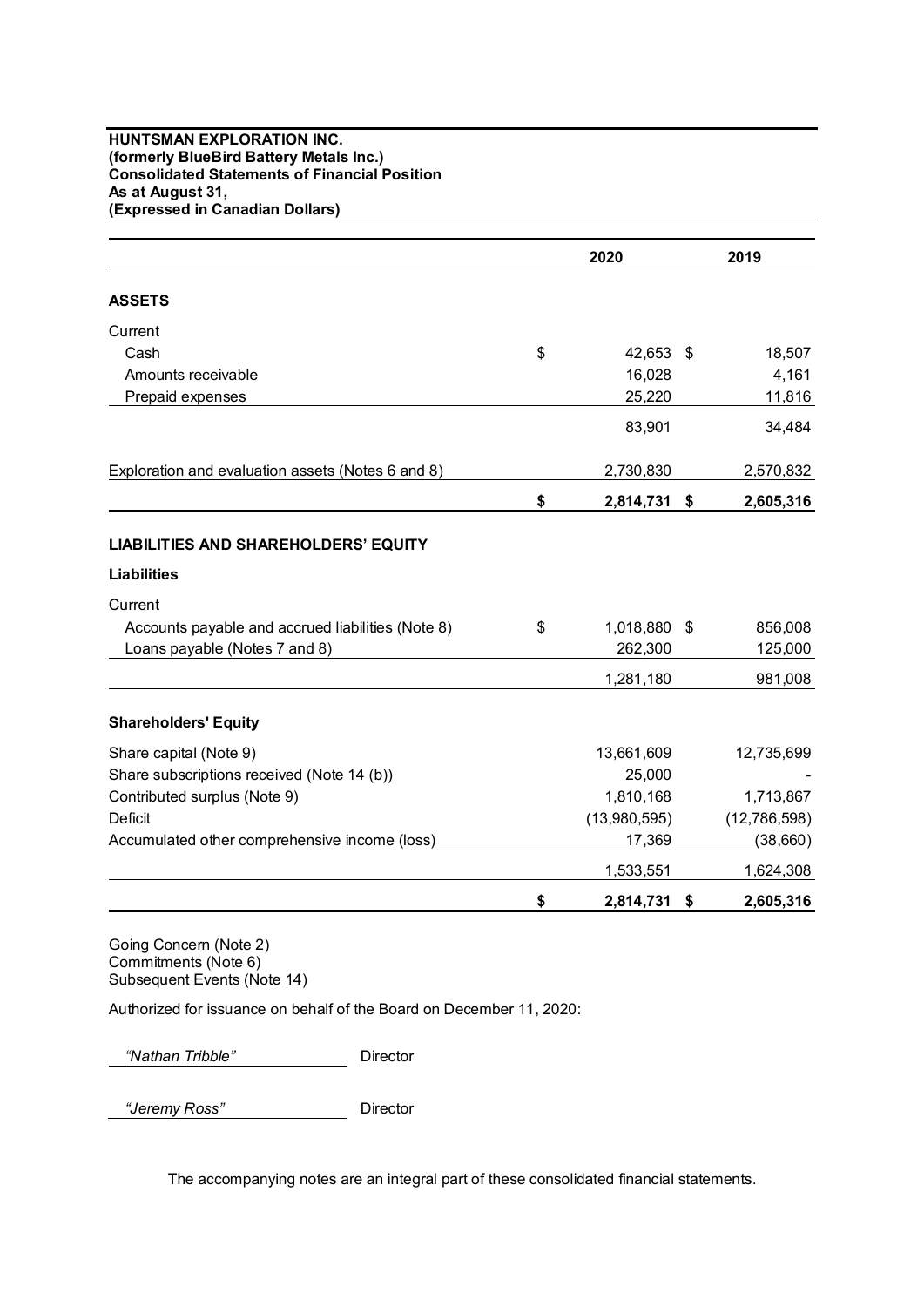#### **HUNTSMAN EXPLORATION INC. (formerly BlueBird Battery Metals Inc.) Consolidated Statements of Comprehensive Loss For the Years Ended August 31, (Expressed in Canadian Dollars)**

|                                                                                                                                              | 2020                     | 2019          |
|----------------------------------------------------------------------------------------------------------------------------------------------|--------------------------|---------------|
| <b>Expenses</b>                                                                                                                              |                          |               |
| Consulting fees (Note 8)                                                                                                                     | \$<br>179,487 \$         | 465,836       |
| General exploration costs                                                                                                                    | 11,319                   |               |
| Management fees (Note 8)                                                                                                                     | 90,000                   | 215,000       |
| Office and general (Note 8)                                                                                                                  | 29,613                   | 51,715        |
| Professional fees                                                                                                                            | 154,351                  | 136,914       |
| Rent (Note 8)                                                                                                                                | 36,000                   | 33,000        |
| Share-based payments (Notes 8 and 9)                                                                                                         | 96,301                   | 552,862       |
| Shareholder communications and investor relations                                                                                            | 117,255                  | 167,909       |
| Transfer agent and filing fees                                                                                                               | 33,078                   | 20,512        |
| Travel                                                                                                                                       | 1,402                    | 66,678        |
| <b>Loss Before Other Items</b>                                                                                                               | (748, 806)               | (1,710,426)   |
| <b>Other Items</b><br>Impairment of exploration and evaluation assets (Note 6)<br>Loss on sale of exploration and evaluation assets (Note 6) | (175,000)<br>(270, 191)  | (1,439,536)   |
|                                                                                                                                              | (445, 191)               | (1,439,536)   |
| <b>Net Loss for the Year</b>                                                                                                                 | (1, 193, 997)            | (3, 149, 962) |
| <b>Other Comprehensive Income (Loss)</b>                                                                                                     |                          |               |
| Item that may be reclassified subsequently to income or loss:                                                                                |                          |               |
| Exchange difference on translating foreign operations                                                                                        | 56,029                   | (41, 033)     |
| <b>Comprehensive Loss for the Year</b>                                                                                                       | \$<br>$(1, 137, 968)$ \$ | (3, 190, 995) |
| Loss per Share - Basic and Diluted                                                                                                           | \$<br>(0.04)             | \$<br>(0.13)  |
| <b>Weighted Average Number of Common Shares Outstanding</b>                                                                                  | 29,182,549               | 23,938,584    |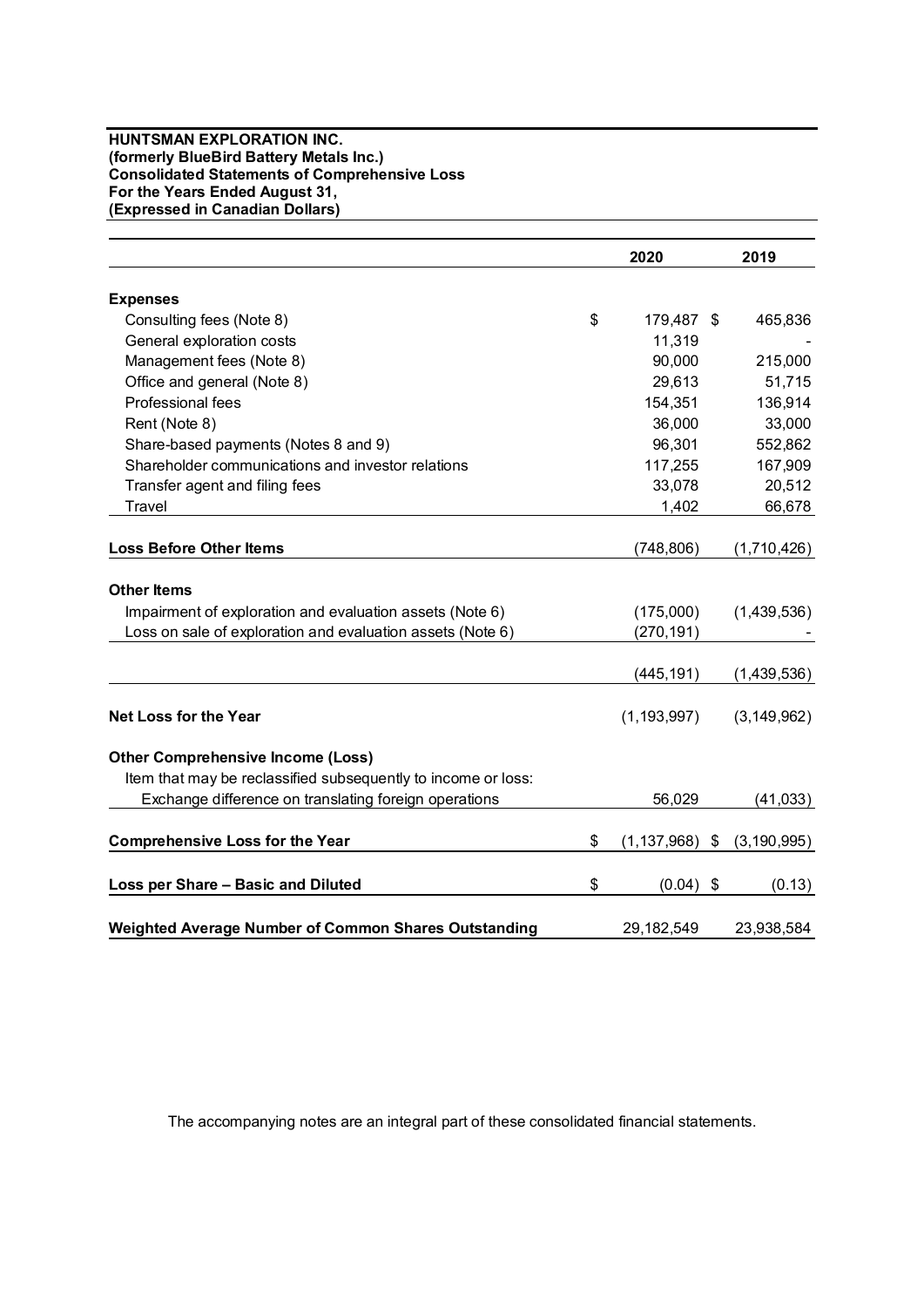## **HUNTSMAN EXPLORATION INC. (formerly BlueBird Battery Metals Inc.) Consolidated Statements of Changes in Equity (Expressed in Canadian Dollars)**

|                                                                                    |                            | <b>Share Capital</b>              |                                             |                               |                    |                                                               |                                |
|------------------------------------------------------------------------------------|----------------------------|-----------------------------------|---------------------------------------------|-------------------------------|--------------------|---------------------------------------------------------------|--------------------------------|
|                                                                                    | Number of<br><b>Shares</b> | <b>Share Capital</b>              | <b>Obligation to</b><br><b>Issue Shares</b> | Contributed<br><b>Surplus</b> | <b>Deficit</b>     | <b>Accumulated</b><br>Other<br>Comprehensive<br>Income (Loss) | Total                          |
| Balance, August 31, 2018<br>Shares issued for exploration and<br>evaluation assets | 21,251,022<br>1,754,315    | 10,781,930 \$<br>-\$<br>1,067,719 |                                             | 1,268,708                     | (9,636,636)<br>S   | 2,373<br>S                                                    | 2,416,375<br>- \$<br>1,067,719 |
| Warrants exercised                                                                 | 1,993,850                  | 678,163                           |                                             | (19, 816)                     |                    |                                                               | 658,347                        |
| Stock options exercised                                                            | 300,000                    | 207,887                           |                                             | (87, 887)                     |                    |                                                               | 120,000                        |
| Stock options granted                                                              |                            |                                   |                                             | 552,862                       |                    |                                                               | 552,862                        |
| Net loss for the year<br>Exchange difference on                                    |                            |                                   |                                             |                               | (3, 149, 962)      |                                                               | (3, 149, 962)                  |
| translating foreign operations                                                     |                            |                                   |                                             |                               |                    | (41, 033)                                                     | (41, 033)                      |
| Balance, August 31, 2019                                                           | 25,299,187                 | 12,735,699                        | ۰                                           | 1,713,867                     | (12, 786, 598)     | (38, 660)                                                     | 1,624,308                      |
| Private placements                                                                 | 5,745,454                  | 582,000                           |                                             |                               |                    |                                                               | 582,000                        |
| Share issuance costs<br>Shares issued for exploration and                          |                            | (4, 410)                          |                                             |                               |                    |                                                               | (4, 410)                       |
| evaluation assets                                                                  | 2,187,499                  | 306,250                           |                                             |                               |                    |                                                               | 306,250                        |
| Obligation to issue shares                                                         |                            |                                   | 25,000                                      |                               |                    |                                                               | 25,000                         |
| Warrants exercised                                                                 | 300,500                    | 42,070                            |                                             |                               |                    |                                                               | 42,070                         |
| Stock options granted                                                              |                            |                                   |                                             | 96,301                        |                    |                                                               | 96,301                         |
| Net loss for the year<br>Exchange difference on                                    |                            |                                   |                                             |                               | (1, 193, 997)      |                                                               | (1, 193, 997)                  |
| translating foreign operations                                                     |                            |                                   |                                             |                               |                    | 56,029                                                        | 56,029                         |
| Balance, August 31, 2020                                                           | 33,532,640                 | 13,661,609<br>\$                  | 25,000<br>S                                 | 1,810,168<br>\$               | (13,980,595)<br>\$ | 17,369<br>S                                                   | 1,533,551<br>\$                |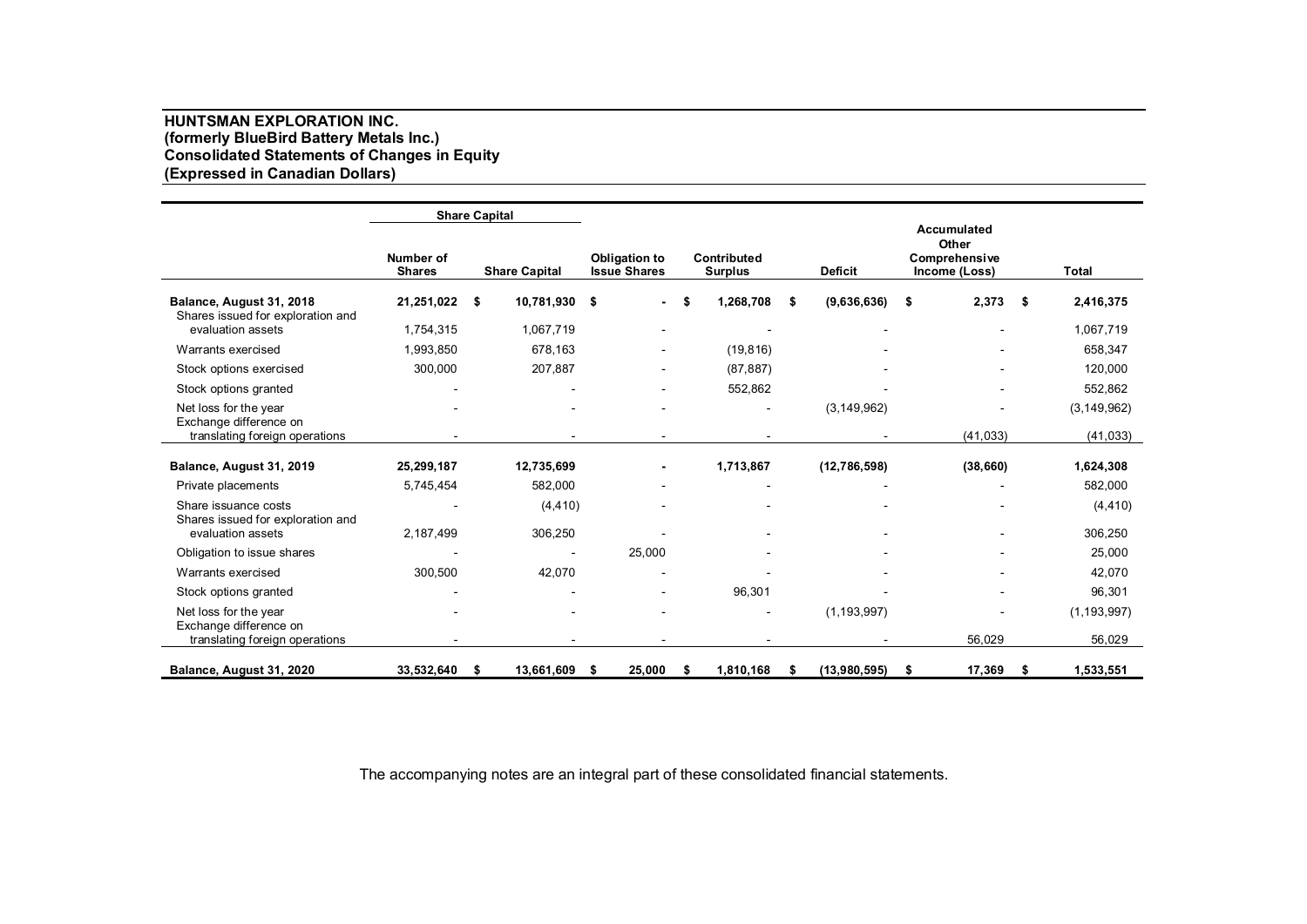#### **HUNTSMAN EXPLORATION INC. (formerly BlueBird Battery Metals Inc.) Consolidated Statements of Cash Flows For the Years Ended August 31, 2020 and 2019 (Expressed in Canadian Dollars)**

|                                                                          | 2020                     | 2019          |
|--------------------------------------------------------------------------|--------------------------|---------------|
|                                                                          |                          |               |
| <b>Operating Activities</b>                                              |                          |               |
| Net loss for the year                                                    | \$<br>$(1, 193, 997)$ \$ | (3, 149, 962) |
| Items not involving cash:                                                |                          |               |
| Share-based payments                                                     | 96,301                   | 552,862       |
| Impairment of exploration and evaluation assets                          | 175,000                  | 1,439,536     |
| Loss on sale of exploration and evaluation assets                        | 270,191                  |               |
| Changes in non-cash working capital balances:                            |                          |               |
| Amounts receivable                                                       | (11, 867)                | 77,684        |
| Prepaid expenses                                                         | (13, 404)                | 67,720        |
| Accounts payable and accrued liabilities                                 | 228,547                  | 496,127       |
| <b>Cash Used in Operating Activities</b>                                 | (449,229)                | (516,033)     |
|                                                                          |                          |               |
| <b>Investing Activities</b>                                              |                          |               |
| Exploration and evaluation asset expenditures, net                       | (358, 585)               | (629, 643)    |
| Proceeds from sale of exploration and evaluation assets                  | 50,000                   |               |
| <b>Cash Used in Investing Activities</b>                                 | (308, 585)               | (629, 643)    |
| <b>Financing Activities</b>                                              |                          |               |
| Shares issued for cash                                                   | 582,000                  | 778,347       |
| Share issuance costs                                                     | (4, 410)                 |               |
| Shares issued for warrant exercise                                       | 42,070                   |               |
| Share subscriptions received                                             | 25,000                   |               |
| Proceeds from loans payable                                              | 168,300                  | 125,000       |
| Repayments of loans payable                                              | (31,000)                 |               |
|                                                                          |                          |               |
| <b>Cash Provided by Financing Activities</b>                             | 781,960                  | 903,347       |
| <b>Change in Cash</b>                                                    | 24,146                   | (242, 329)    |
| Cash, Beginning of Year                                                  | 18,507                   | 260,836       |
| <b>Cash. End of Year</b>                                                 | \$<br>42,653<br>-\$      | 18.507        |
|                                                                          |                          |               |
| <b>Non-cash Transactions and Supplemental Disclosures</b>                |                          |               |
| Shares issued for exploration and evaluation assets (Notes 6<br>and $9)$ | \$<br>306,250 \$         | 1,067,719     |
| Exploration and evaluation asset expenditures included in                |                          |               |
| accounts payable and accrued liabilities (opening)                       | \$<br>202,458<br>S       | 318,538       |
| Exploration and evaluation asset expenditures included in                |                          |               |
| accounts payable and accrued liabilities (closing)                       | \$<br>145,407            | 202,458       |
| Interest paid                                                            | \$<br>\$                 |               |
| Income taxes paid                                                        | \$                       |               |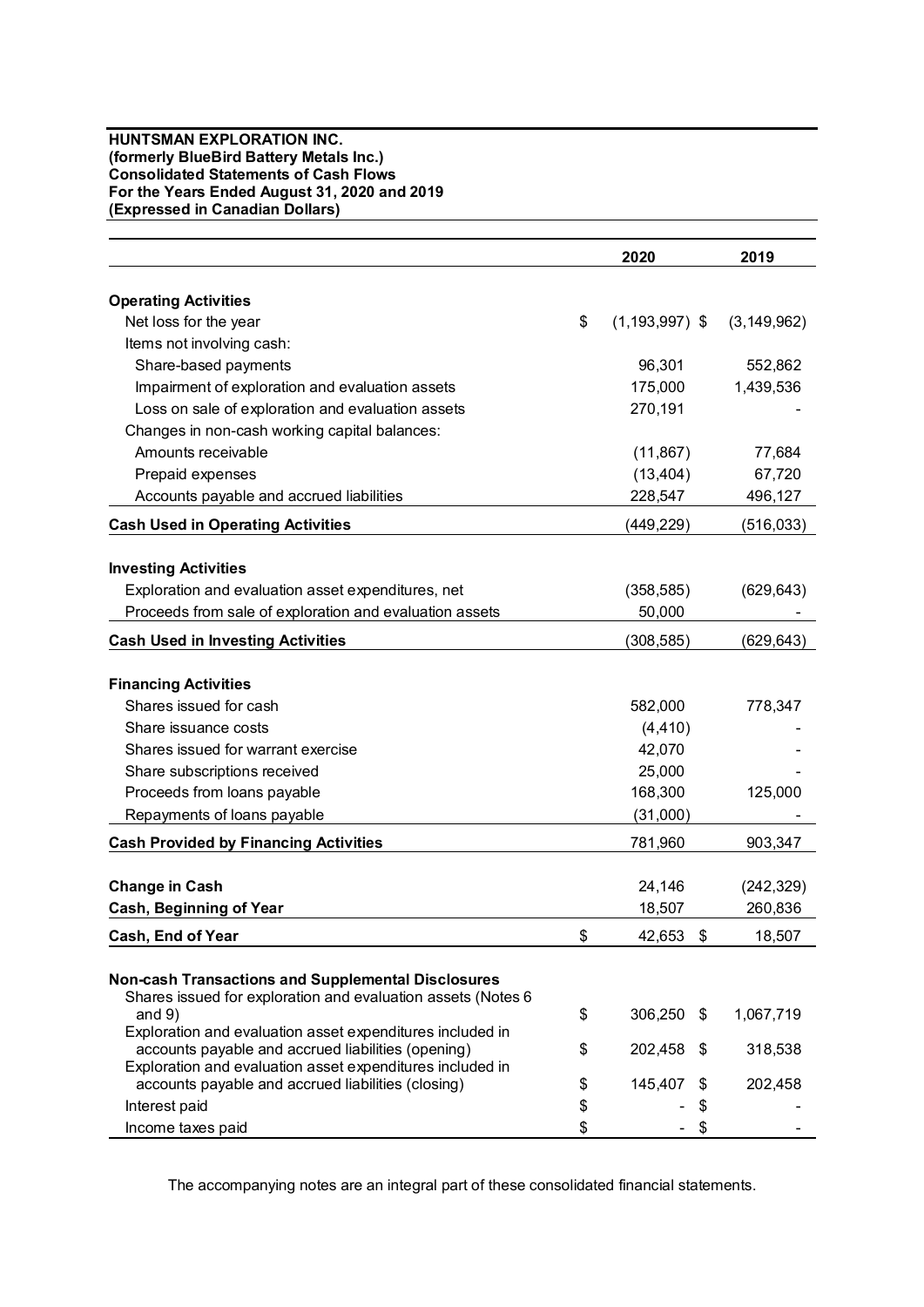## **1. NATURE OF OPERATIONS**

Huntsman Exploration Inc. (formerly BlueBird Battery Metals Inc.) (the "Company") is an exploration stage company incorporated pursuant to the British Columbia *Business Corporations Act* on March 31, 2011. The principal business of the Company is the identification, evaluation and acquisition of mineral properties, as well as exploration of mineral properties once acquired. The Company changed its name from BlueBird Battery Metals Inc. to Huntsman Exploration Inc. on September 17, 2020. The Company's shares are listed for trading on the TSX Venture Exchange ("TSX-V") under the symbol "HMAN" and on the US OTC Markets under the symbol "BBBMF". The address of the Company's corporate office and its principal place of business is 1680 – 200 Burrard Street, Vancouver, British Columbia, Canada, V6C 3L6.

On September 17, 2020, the Company consolidated its common shares on the basis of one new share for two old shares. All share and per share amounts have been revised to reflect the consolidation.

## **2. GOING CONCERN**

These consolidated financial statements have been prepared on the basis of accounting principles applicable to a going concern, which assumes that the Company will continue in operation for the foreseeable future and will be able to realize its assets and discharge its liabilities in the normal course of operations.

The Company has incurred a net loss of \$1,193,997 for the year ended August 31, 2020 (2019 - \$3,149,962) and has an accumulated deficit of \$13,980,595 at August 31, 2020. These factors indicate the existence of a material uncertainty that may cast significant doubt about the Company's ability to continue as a going concern.

In early March 2020, there was a global outbreak of coronavirus (COVID-19). The actual and threatened spread of the virus globally has had a material adverse effect on the global economy and, specifically, the regional economies in which the Company operates. The pandemic could continue to have a negative impact on the stock market, including trading prices of the Company's shares and its ability to raise new capital. These factors, among others, could have a significant impact on the Company's operations.

The Company's ability to continue its operations and to realize assets at their carrying values is dependent upon its ability to fund its existing acquisition and exploration commitments on its exploration and evaluation assets when they come due, which would cease to exist if the Company decides to terminate its commitments, and to cover its operating costs. The Company may be able to generate working capital to fund its operations by the sale of its exploration and evaluation assets or raising additional capital through equity markets. However, there is no assurance it will be able to raise funds in the future. These consolidated financial statements do not give effect to any adjustments required to realize its assets and discharge its liabilities in other than the normal course of business and at amounts different from those reflected in the accompanying consolidated financial statements.

## **3. BASIS OF PREPARATION**

#### a) Statement of compliance

The consolidated financial statements are prepared in accordance with International Financial Reporting Standards ("IFRS"), as issued by the International Accounting Standards Board.

These consolidated financial statements were reviewed by the Audit Committee and approved and authorized for issue by the Board of Directors on December 11, 2020.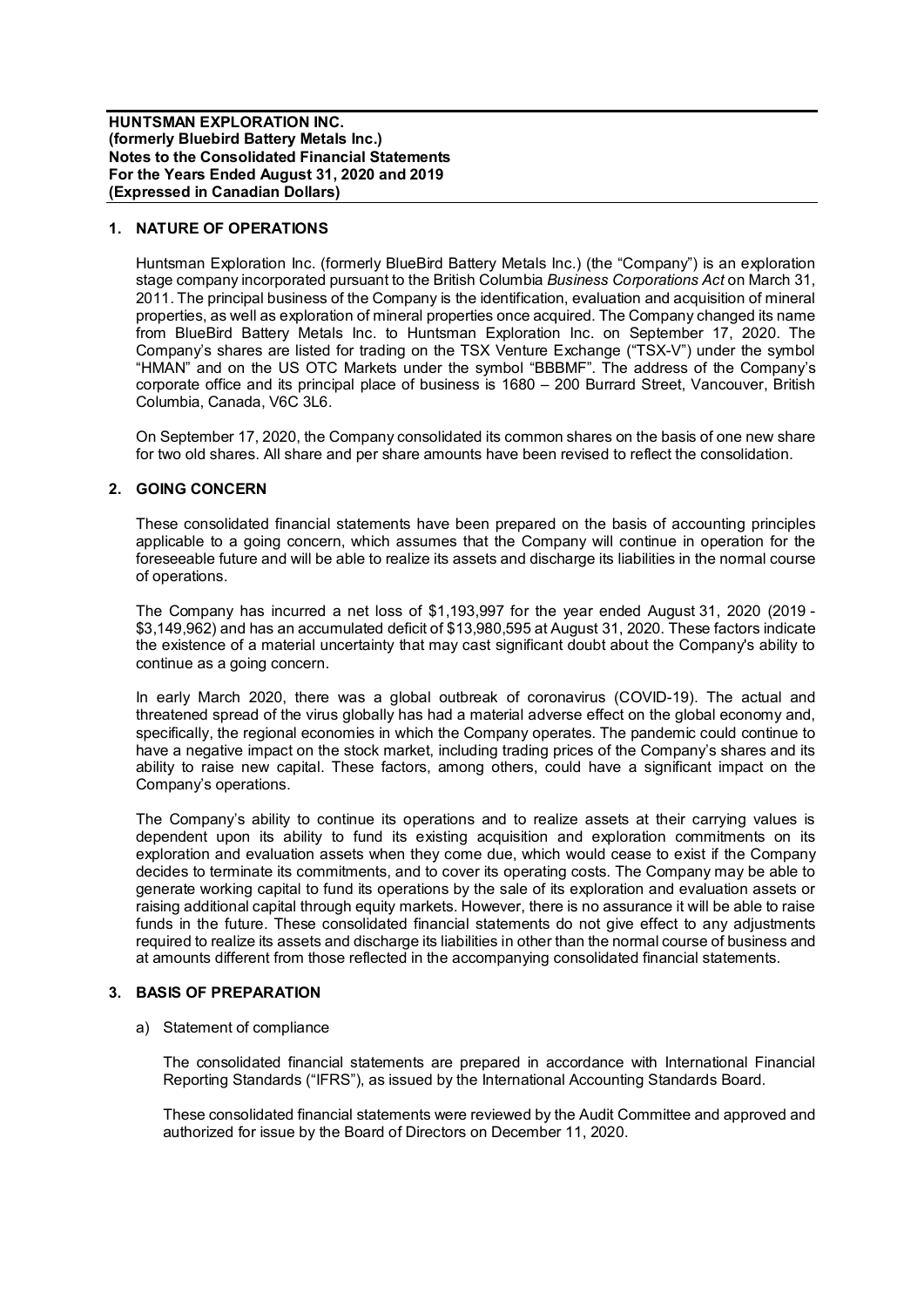## **3. BASIS OF PREPARATION** (Continued)

b) Measurement basis

These consolidated financial statements have been prepared under the historical cost basis, except for certain financial instruments that have been measured at fair value. These consolidated financial statements have been prepared under the accrual basis of accounting, except for cash flow information.

c) Basis of presentation

These consolidated financial statements include the accounts of the Company and its wholly owned subsidiary, BlueBird Battery Metals Australia Pty. Ltd., which was incorporated in Australia on April 10, 2018. Intercompany balances and transactions are eliminated in preparation of the Company's consolidated financial statements.

d) Foreign currency translation

The functional currency of the Company is the Canadian dollar. The functional currency of the Company's Australian subsidiary is the Australian dollar, which is determined to be the currency of the primary economic environment in which the subsidiary operates.

Transactions in currencies other than the functional currency are recorded at the exchange rates prevailing on the dates of the transactions. At each reporting date, monetary assets and liabilities denominated in foreign currencies are translated at the rates prevailing at the reporting date. Non-monetary items are measured at historical cost in a functional currency and are not retranslated.

## **4. SIGNIFICANT ACCOUNTING POLICIES**

a) Deferred financing costs

Professional, consulting and regulatory fees, as well as other costs directly attributable to financing transactions, are reported as deferred financing costs until the transactions are completed, if the completion of the transaction is considered to be more likely than not. Share issue costs are charged to share capital when the related shares are issued. Costs relating to financing transactions that are not completed, or for which successful completion is considered unlikely, are charged to profit or loss.

b) Exploration and evaluation assets

All expenditures related to the cost of exploration and evaluation of mineral resources, including acquisition costs for interests in mineral claims, are capitalized as exploration and evaluation assets and are classified as intangible assets. General exploration costs not related to specific mineral properties and costs incurred before the Company has obtained the legal rights to explore an area are expensed as incurred.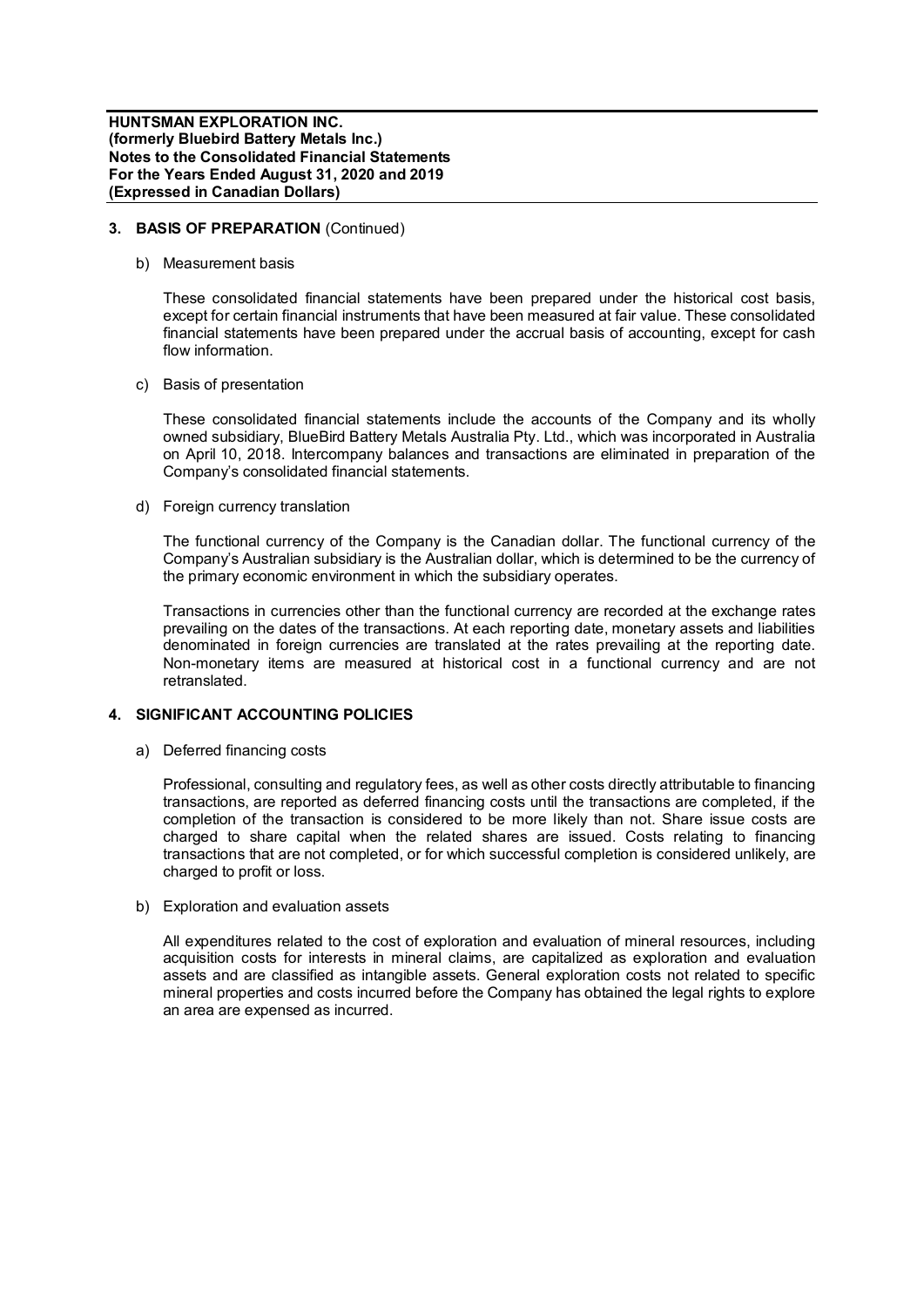# **4. SIGNIFICANT ACCOUNTING POLICIES** (Continued)

b) Exploration and evaluation assets (continued)

Once the technical feasibility and commercial viability of the extraction of mineral resources in an area of interest are demonstrable, capitalized costs of the related property are reclassified as mining assets and, upon commencement of commercial production, are amortized using the units of production method over estimated recoverable reserves. Impairment is assessed at the level of cash-generating units. Management regularly assesses carrying values of non-producing properties and properties for which events and circumstances may indicate possible impairment. Impairment of a property is generally considered to have occurred if one of the following factors is present; the rights to explore have expired or are near to expiry with no expectation of renewal, no further substantive expenditures are planned or budgeted, exploration and evaluation work is discontinued in an area for which commercially viable quantities have not been discovered, indications that in an area with development likely to proceed the carrying amount is unlikely to be recovered in full by development or sale.

The recoverability of mineral properties and capitalized exploration and development costs is dependent on the existence of economically recoverable reserves, the ability to obtain the necessary financing to complete the development of the reserves and the profitability of future operations. The Company has not yet determined whether its mineral properties contain economically recoverable reserves. Amounts capitalized to exploration and evaluation costs do not necessarily reflect present or future values.

Exploration costs renounced due to flow-through share subscription agreements remain capitalized; however, for corporate income tax purposes, the Company has no right to claim these costs as tax deductible expenses.

Recorded costs of exploration and evaluation assets are not intended to reflect present or future values of resource properties. The recorded costs are subject to measurement uncertainty and it is reasonably possible, based on existing knowledge, that changes in future conditions could require a material change in the recognized amount.

Payments on mineral property option agreements are made at the discretion of the Company, and accordingly, are recorded on a cash basis.

c) Impairment

#### *Financial assets*

Financial assets are assessed at each reporting date to determine whether there is objective evidence that they are impaired. A financial asset is impaired if objective evidence indicates that a loss event has occurred after the initial recognition of the asset, and that the loss event had a negative effect on the estimated future cash flows of that asset that can be estimated reliably.

An impairment loss in respect of a financial asset measured at amortized cost is calculated as the difference between its carrying amount and the present value of the estimated future cash flows discounted at the asset's original effective interest rate. Losses are recognized in profit or loss and reflected in an allowance account against the assets impaired. When a subsequent event causes the amount of impairment loss to decrease, the decrease in impairment loss is reversed through profit or loss.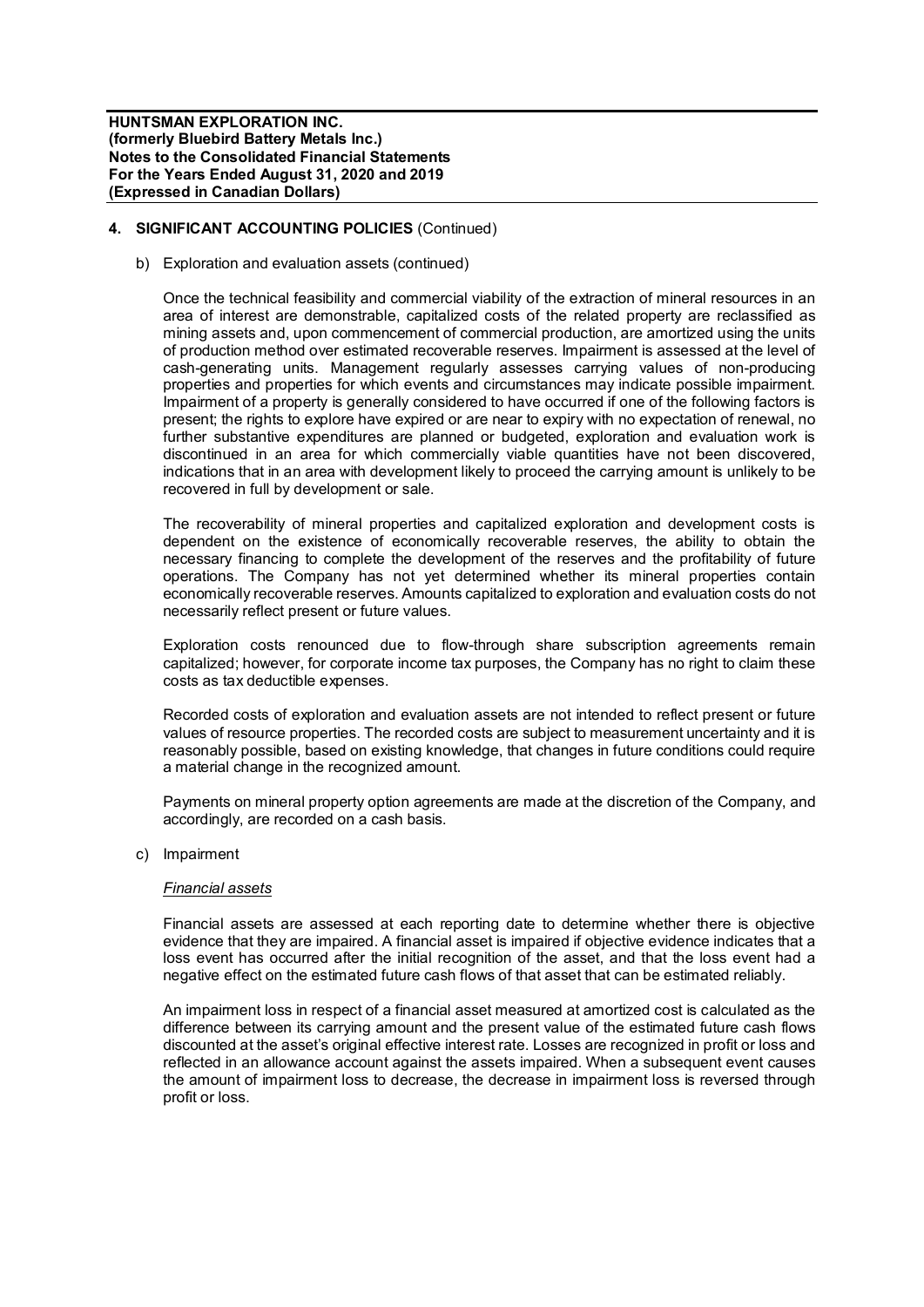## **4. SIGNIFICANT ACCOUNTING POLICIES** (Continued)

## c) Impairment (continued)

#### *Non-financial assets*

Exploration and evaluation assets are reviewed at each reporting date for impairment or whenever events or changes in circumstances indicate that the carrying amount of the properties exceeds its recoverable amount. When an impairment review is undertaken, the recoverable amount is assessed by reference to the higher of value in use and fair value less costs to sell. Fair value is determined as the amount that would be obtained from the sale of the asset in an arm's length transaction between knowledgeable and willing parties. In assessing value in use, the estimated future cash flows are discounted to their present value using a discounted rate that reflects current market assessments of the time value of money and the risks specific to the asset. If the carrying amount of an asset exceeds the recoverable amount an impairment charge is recognized by the amount by which the carrying amount of the asset exceeds the recoverable amount of the asset.

When an impairment subsequently reverses, the carrying amount of the asset is increased to the revised estimate and its recoverable amount, but to an amount that does not exceed the carrying amount that would have been determined had no impairment loss been recognized for the asset in prior years. A reversal of an impairment loss is recognized immediately in profit or loss.

d) Provisions

Provisions are recorded when a present legal or constructive obligation exists as a result of past events where it is probable that an outflow of resources embodying economic benefits will be required to settle the obligation, and a reliable estimate of the amount can be made. If the effect of the time value of money is material, provisions are determined by discounting the expected future cash flows at a pre-tax rate that reflects current market assessments of the time value of money and, where appropriate, the risks specific to the liability. Where discounting is used, the increase in the provision due to the passage of time is recognized as a finance cost. When some or all of the economic benefits required to settle a provision are expected to be recovered from a third party, the receivable is recognized as an asset if it is virtually certain that reimbursement will be received and the amount receivable can be measured reliably.

As at August 31, 2020, the Company has not incurred any decommissioning costs related to the exploration and evaluation of its mineral properties, and accordingly, no provision has been recorded for such site reclamation or abandonment.

## e) Flow-through shares

Exploration expenditures for income tax purposes related to exploration and development activities funded by flow-through share arrangements are renounced to investors in accordance with the Government of Canada flow-through regulations. At the time flow-through shares are issued, there may be a potential premium paid on the flow-through shares calculated based on the difference between the share issuance price and the market price at the time of closing. A liability is recognized for the premium on the flow-through shares and is subsequently reversed and recorded as other income or deferred tax expense as the Company incurs qualifying Canadian exploration expenses. In instances where the Company has sufficient deductible temporary differences available to offset the deferred income tax liability created from renouncing qualifying expenditures, the realization of the deductible temporary differences will be shown as a deferred income tax recovery in operations in the period of renunciation.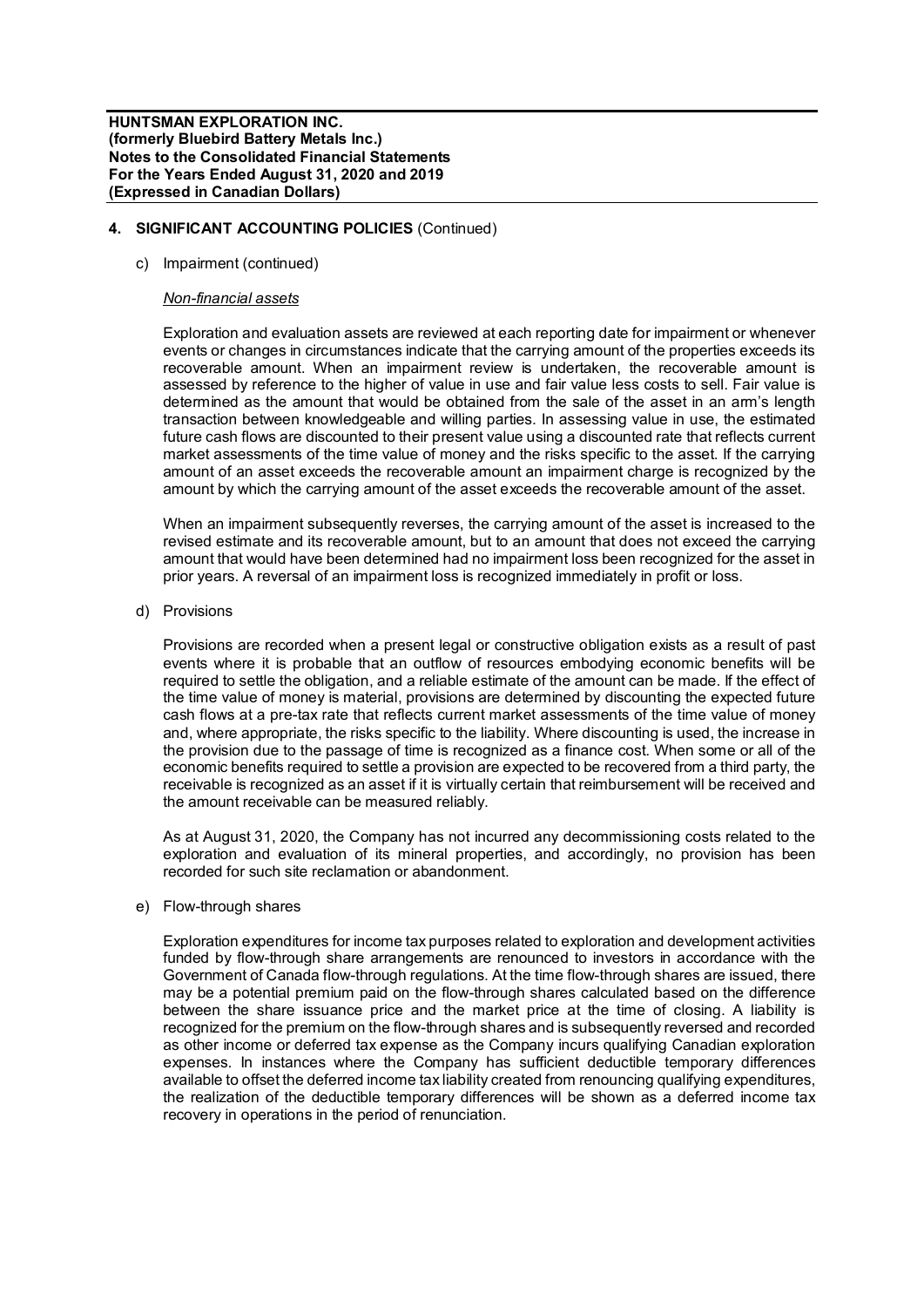## **4. SIGNIFICANT ACCOUNTING POLICIES** (Continued)

e) Flow-through shares (continued)

The Company may also be subject to a Part XII.6 tax on flow-through proceeds renounced under certain rules, in accordance with the Government of Canada flow-through regulations. When applicable, this tax is accrued as an expense.

f) Share-based payments

The Company has an equity-settled share-based compensation plan. Equity-settled share-based payments to employees and others providing similar services are measured at the fair value of the equity instruments at the grant date. The fair value is measured at grant date and each tranche is recognized on a graded-vesting basis over the period in which options vest. At the end of each reporting period, the Company revises its estimate of the number of equity instruments expected to vest. The impact of the revision of the original estimates, if any, is recognized in profit or loss such that the cumulative expense reflects the revised estimate, with a corresponding adjustment to contributed surplus.

Equity-settled share-based payment transactions with parties other than employees are measured at the fair value of the goods or services received, except where that fair value cannot be estimated reliably, in which case they are measured at the fair value of the equity instruments granted, measured at the date the entity obtains the goods or the counterparty renders the service.

g) Loss per share

The Company presents basic and diluted loss per share data for its common shares, calculated by dividing the loss attributable to common shareholders of the Company by the weighted average number of common shares outstanding during the period. Diluted loss per share does not adjust the loss attributable to common shareholders or the weighted average number of common shares outstanding when the effect is anti-dilutive. The weighted average number of common shares outstanding is adjusted retrospectively for changes in capitalization, such as share splits, reverse splits or cancellations of common shares.

h) Income taxes

Income tax on profit or loss comprises current and deferred tax. Income tax is recognized in profit or loss, except to the extent that it relates to items recognized directly in equity, in which case it is recognized in equity.

Current tax is the expected tax payable or receivable on the taxable income or loss for the year, using tax rates enacted or substantively enacted at the statement of financial position date, and includes any adjustments to tax payable or receivable in respect of previous years.

Deferred income taxes are recorded using the liability method whereby deferred tax is recognized in respect of temporary differences between the carrying amounts of assets and liabilities for financial reporting purposes and the amounts used for taxation purposes.

Deferred tax is measured at the tax rates that are expected to be applied to temporary differences when they reverse, based on the laws that have been enacted or substantively enacted at the statement of financial position date. Deferred tax is not recognized for temporary differences that arise on the initial recognition of assets or liabilities in a transaction that is not a business combination and that affects neither accounting nor taxable profit or loss.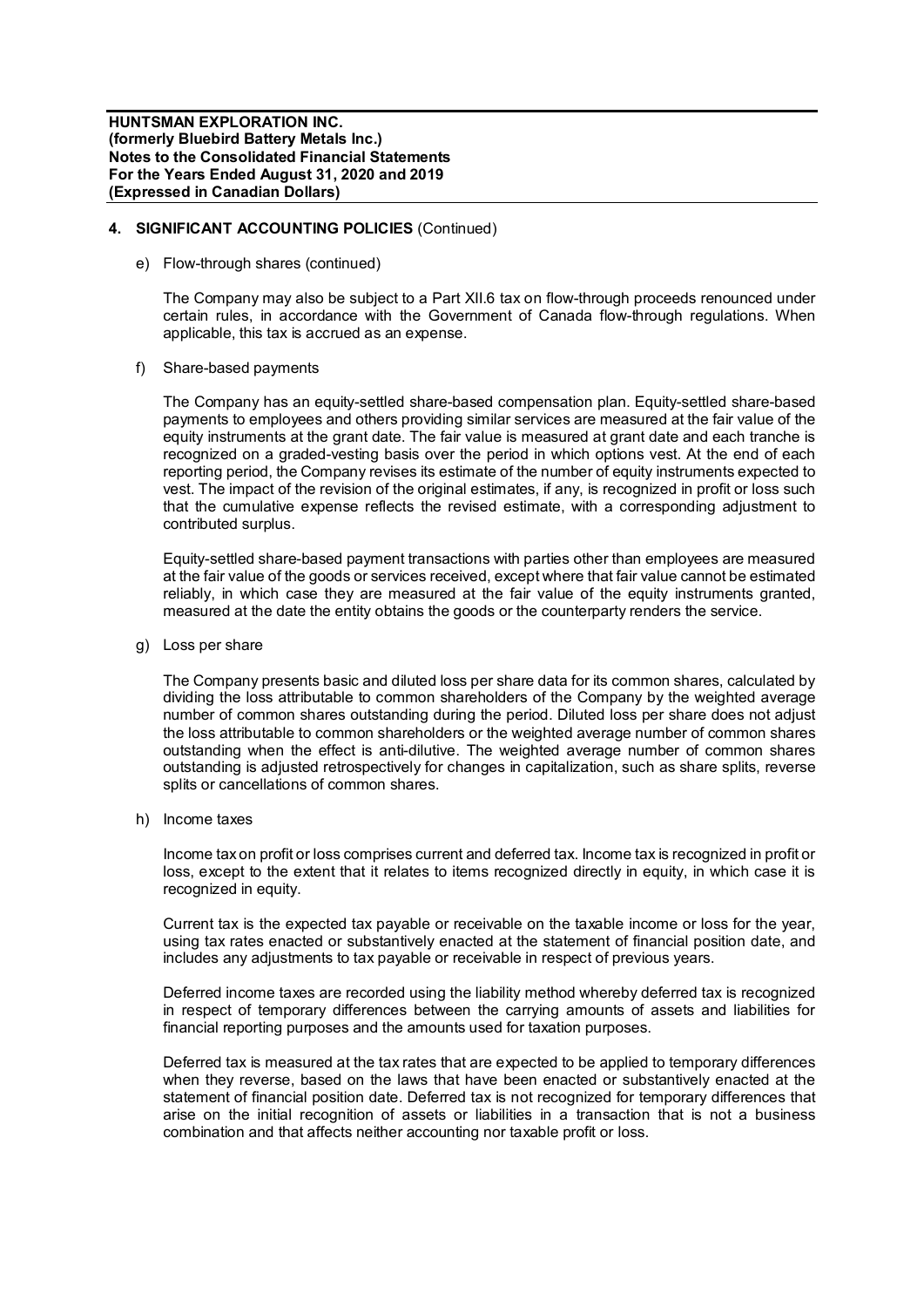## **4. SIGNIFICANT ACCOUNTING POLICIES** (Continued)

h) Income taxes (continued)

A deferred tax asset is recognized for unused tax losses, tax credits and deductible temporary differences, to the extent that it is probable that future taxable profits will be available against which they can be utilized. Deferred tax assets are reviewed at each reporting date and are reduced to the extent that it is no longer probable that the related tax benefit will be realized.

i) Financial instruments

Classification of financial assets is established by management at the initial recognition of financial assets based on the purpose for which these financial assets were acquired. Financial instruments are originally recorded at fair value when the Company becomes a party to contractual provision of these instruments.

Financial assets are classified into one of three categories: amortized cost, fair value through other comprehensive income ("FVTOCI"), and fair value through profit and loss ("FVTPL"). All financial assets not classified at amortized cost or FVTOCI are measured at FVTPL. On initial recognition, the Company can irrevocably designate a financial asset at FVTPL if doing so eliminates or significantly reduces an accounting mismatch.

A financial asset is measured at amortized cost if it meets both of the following conditions and is not designated at FVTPL:

- · It is held within a business model whose objective is to hold the financial asset to collect the contractual cash flows associated with the financial asset instead of selling the financial asset for a profit or loss; and
- Its contractual terms give rise to cash flows that are solely payments of principal and interest.

Subsequent measurement of financial instruments is based on their classification. Financial assets and liabilities classified at FVTPL are measured at fair value with changes in those fair values recognized in net income (loss) for the period. Financial assets and liabilities classified at amortized cost and are measured at amortized cost using the effective interest method. Fair value changes in financial instruments classified as FVTOCI are recognized in other comprehensive income. Cumulative gain or loss is not reclassified to profit or loss on disposal of the instrument; instead, it is transferred to deficit.

## *Fair value hierarchy*

Fair value measurements of financial instruments are required to be classified using a fair value hierarchy that reflects the significance of inputs used in making the measurements. The levels of the fair value hierarchy are defined as follows:

- Level 1: Quoted prices (unadjusted) in active markets for identical assets or liabilities.<br>Level 2: Inputs other than quoted prices included within Level 1 that are observable
- Inputs other than quoted prices included within Level 1 that are observable for the asset or liability, either directly or indirectly.
- Level 3: Inputs for assets or liabilities that are not based on observable market data.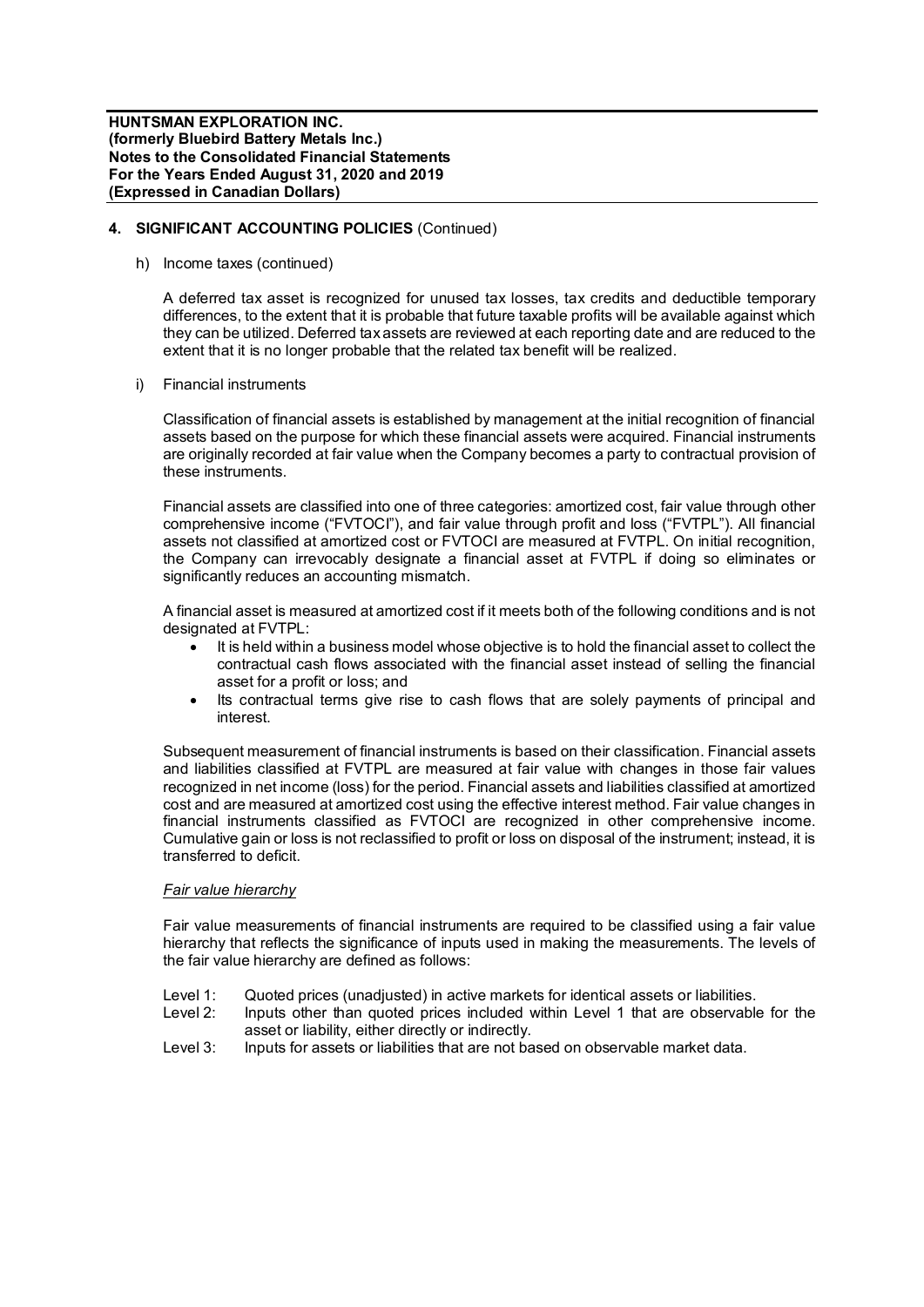# **4. SIGNIFICANT ACCOUNTING POLICIES** (Continued)

j) New accounting standard adopted during the year

## *IFRS 16 Leases*

## *Initial adoption*

On September 1, 2019, the Company adopted IFRS 16, which specifies how an IFRS reporter will recognize, measure, present and disclose leases. The standard provides a single lessee accounting model, requiring lessees to recognize assets and liabilities for all leases unless the lease term is twelve months or less or the underlying asset has a low value. Lessors continue to classify leases as operating or finance, with IFRS 16's approach to lessor accounting substantially unchanged from its predecessor, International Accounting Standard ("IAS") 17 *Leases*. The standard was issued in January 2016 and is effective for annual periods beginning on or after January 1, 2019.

The Company has elected to apply IFRS 16 using a modified retrospective approach, which does not require restatement of prior period financial information. Modified retrospective application recognizes the cumulative effect of IFRS 16 as an adjustment to opening deficit at September 1, 2019 and applies the standard prospectively. The Company has determined that at September 1, 2019, adoption of IFRS 16 did not result in the recognition of a right-of-use ("ROU") asset nor a lease obligation as the Company does not have any long-term leases in place.

## *Ongoing recognition and measurement*

On the date that the leased asset becomes available for use, the Company recognizes a ROU asset and a corresponding lease obligation. Interest expense associated with the lease obligation is charged to the statement of income/loss over the lease period with a corresponding increase to the lease obligation. The lease obligation is reduced as payments are made against the principal portion of the lease. The ROU asset is depreciated over the shorter of the asset's useful life and the lease term on a straight-line basis. Depreciation of the ROU asset is recognized in depreciation expense.

k) New accounting standards issued but not yet effective

# *IFRS 3 Business Combinations*

IFRS 3 has been amended to revise the definition of a business to include an input and a substantive process that together significantly contribute to the ability to create outputs. The amendment to IFRS 3 is effective for years beginning on or after January 1, 2020. The amendment to IFRS 3 is expected to have no impact for the Company.

## *IAS 1 Presentation of Financial Statements and IAS 8 Accounting Policies, Changes in Accounting Estimates and Errors*

IAS 1 and IAS 8 have been amended to use a consistent definition of materiality throughout IFRS and the Conceptual Framework for Financial Reporting; clarify the explanation of the definition of material; and incorporate guidance in IAS 1 regarding immaterial information. The amendments to IAS 1 and IAS 8 are effective for years beginning on or after January 1, 2020. These amendments are expected to have no impact for the Company.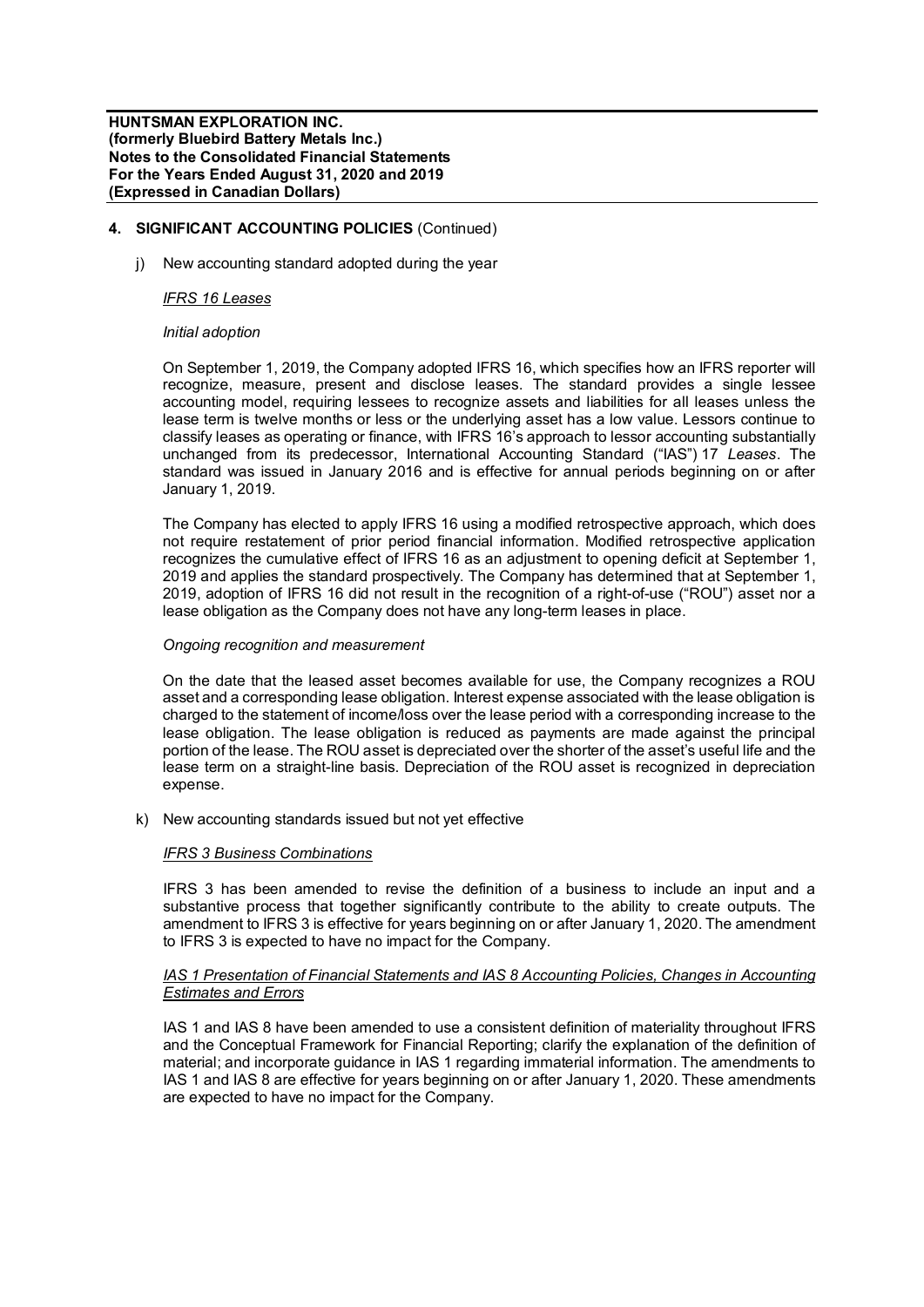## **5. CRITICAL ACCOUNTING ESTIMATES AND JUDGMENTS**

The Company makes estimates and assumptions about the future that affect the reported amounts of assets and liabilities. Estimates and judgments are continually evaluated based on historical experience and other factors, including expectations of future events that are believed to be reasonable under the circumstances. In the future, actual experience may differ from these estimates and assumptions.

The effect of a change in an accounting estimate is recognized prospectively by including it in comprehensive income (loss) in the year of the change, if the change affects that year only, or in the year of the change and future years, if the change affects both.

#### *Critical judgments in applying accounting policies*

Information about critical judgments in applying accounting policies that have the most significant risk of causing material adjustment to the carrying amounts of assets and liabilities recognized in the consolidated financial statements within the next financial year are discussed below.

a) Impairment of exploration and evaluation assets

The application of the Company's accounting policy for exploration and evaluation expenditures and impairment of the capitalized expenditures requires judgment in determining whether it is likely that future economic benefits will flow to the Company, which may be based on assumptions about future events or circumstances. Estimates and assumptions made may change if new information becomes available. If, after expenditure is capitalized, information becomes available suggesting that the recovery of expenditure is unlikely, the amount capitalized is written off in profit or loss in the year the new information becomes available.

b) Title to mineral property interests

Although the Company has taken steps to verify title to mineral properties in which it has an interest, these procedures do not guarantee the Company's title. Such properties may be subject to prior agreements or transfers and title may be affected by undetected defects.

c) Income taxes

Significant judgment is required in determining the provision for income taxes. There are many transactions and calculations undertaken during the ordinary course of business for which the ultimate tax determination is uncertain. The Company recognizes liabilities and contingencies for anticipated tax audit issues based on the Company's current understanding of the tax law. For matters where it is probable that an adjustment will be made, the Company records its best estimate of the tax liability, including the related interest and penalties in the current tax provision. Management believes they have adequately provided for the probable outcome of these matters; however, the final outcome may result in a materially different outcome than the amount included in the tax liabilities.

In addition, the Company recognizes deferred tax assets relating to tax losses carried forward to the extent that it is probable that taxable profit will be available against which a deductible temporary difference can be utilized. This is deemed to be the case when there are sufficient taxable temporary differences relating to the same taxation authority and the same taxable entity that are expected to reverse in the same year as the expected reversal of the deductible temporary difference, or in years into which a tax loss arising from the deferred tax asset can be carried back or forward. However, utilization of the tax losses also depends on the ability of the taxable entity to satisfy certain tests at the time the losses are recouped.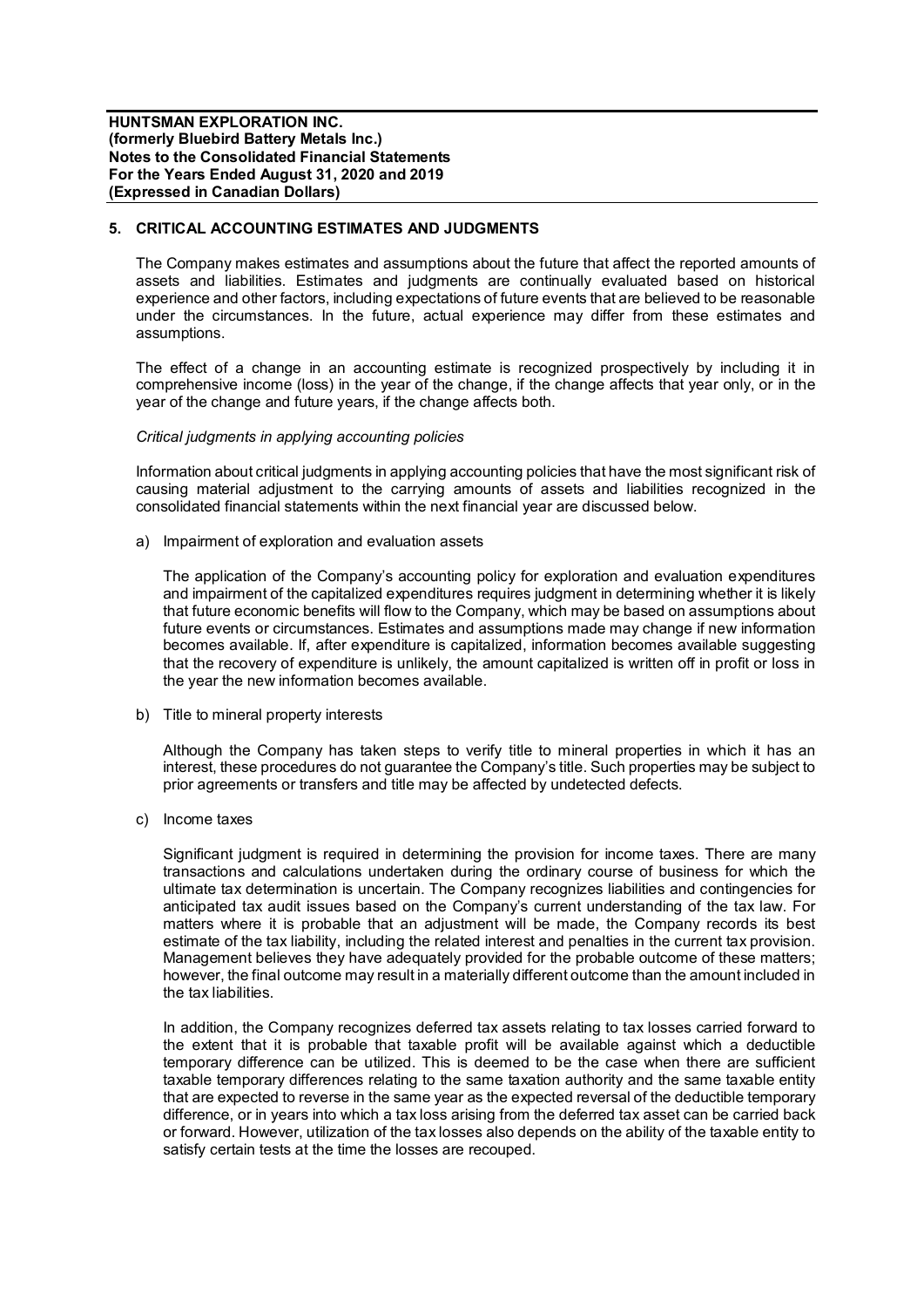# **5. CRITICAL ACCOUNTING ESTIMATES AND JUDGMENTS** (Continued)

*Critical judgments in applying accounting policies (continued)*

d) Going concern risk assessment

The Company's ability to continue its operations and to realize assets at their carrying values is dependent upon its ability to fund its existing acquisition and exploration commitments on its exploration and evaluation assets when they come due, which would cease to exist if the Company decides to terminate its commitments, and to cover its operating costs. The Company may be able to generate working capital to fund its operations by the sale of its exploration and evaluation assets or raising additional capital through equity markets. However, there is no assurance it will be able to raise funds in the future. These consolidated financial statements do not give effect to any adjustments required to realize its assets and discharge its liabilities in other than the normal course of business and at amounts different from those reflected in the accompanying consolidated financial statements.

#### *Key sources of estimation uncertainty*

The following are key assumptions concerning the future and other key sources of estimation uncertainty that have a significant risk of resulting in material adjustments to the consolidated financial statements.

a) Decommissioning liabilities

Rehabilitation provisions have been created based on the Company's internal estimates. Assumptions, based on the current economic environment, have been made that management believes are a reasonable basis upon which to estimate the future liability. These estimates take into account any material changes to the assumptions that occur when reviewed regularly by management. Estimates are reviewed annually and are based on current regulatory requirements. Significant changes in estimates of contamination, restoration standards and techniques will result in changes to provisions from year to year. Actual rehabilitation costs will ultimately depend on future market prices for the rehabilitation costs that will reflect the market condition at the time the rehabilitation costs are actually incurred.

The final cost of the currently recognized rehabilitation provisions may be higher or lower than currently provided for. As at August 31, 2020, the Company has no known rehabilitation requirements, and accordingly, no provision has been made.

b) Fair value of stock options granted

The Company uses the Black-Scholes option pricing model to value the stock options granted during the period. The Black-Scholes model was developed for use in estimating the fair value of traded options that have no vesting restrictions and are fully transferable. The model requires management to make estimates that are subjective and may not be representative of actual results. Changes in assumptions can materially affect estimates of fair values.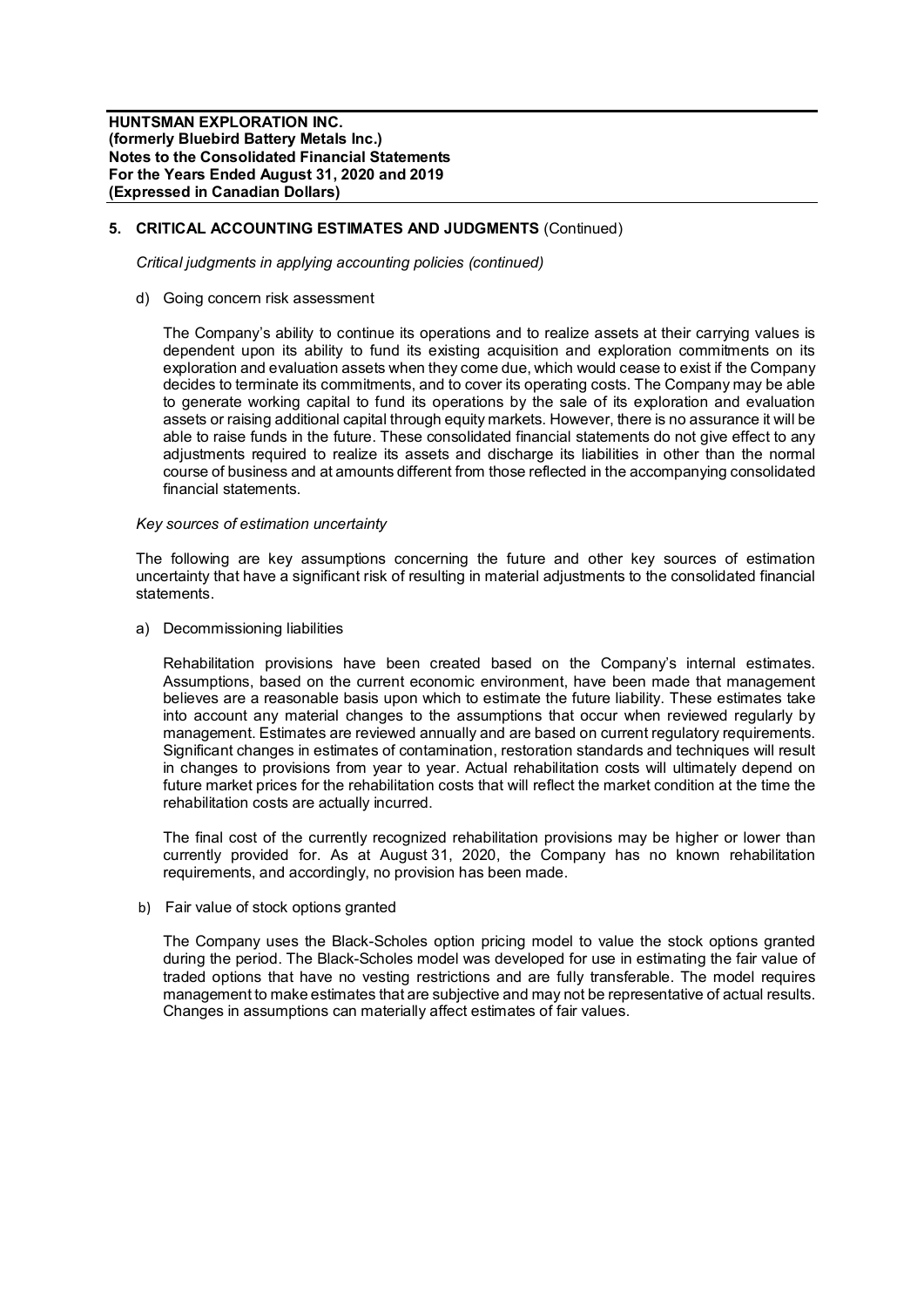# **6. EXPLORATION AND EVALUATION ASSETS**

Total costs incurred on exploration and evaluation assets are summarized as follows:

|                                                |                      |    |                 |     |                  |    | Atikwa Lake /     |                      |    |               |
|------------------------------------------------|----------------------|----|-----------------|-----|------------------|----|-------------------|----------------------|----|---------------|
|                                                |                      |    | Canegrass       |     | <b>Ashburton</b> |    | Maybrun           | <b>Batt</b>          |    |               |
|                                                | <b>Baxter Spring</b> |    | <b>Property</b> |     | <b>Property</b>  |    | <b>Properties</b> | <b>Property</b>      |    | Total         |
| <b>Acquisition Costs</b>                       |                      |    |                 |     |                  |    |                   |                      |    |               |
| Balance, August 31, 2018                       |                      | \$ | 995.707 \$      |     | 25,000           | S  | 710,284           | \$<br>92,500         | \$ | 1,823,491     |
| Acquisition and option payments (shares)       |                      |    | 553,125         |     | 514,594          |    |                   |                      |    | 1,067,719     |
| Claim costs                                    |                      |    |                 |     | 85,474           |    | 1,209             |                      |    | 86,683        |
| Impairment                                     |                      |    |                 |     | (625,068)        |    | (640,000)         | (92, 500)            |    | (1, 357, 568) |
| Balance, August 31, 2019                       |                      |    | 1,548,832       |     |                  |    | 71,493            |                      |    | 1,620,325     |
| Acquisition and option payments (shares)       |                      |    | 131,250         |     | 175,000          |    |                   |                      |    | 306,250       |
| Claim costs                                    | 34,071               |    |                 |     |                  |    |                   |                      |    | 34,071        |
| Impairment                                     |                      |    |                 |     | (175,000)        |    |                   |                      |    | (175,000)     |
| Sale of exploration and evaluation assets      |                      |    |                 |     |                  |    | (71, 493)         |                      |    | (71, 493)     |
| Balance, August 31, 2020                       | \$<br>34,071         | \$ | 1,680,082 \$    |     |                  | \$ |                   | \$                   | \$ | 1,714,153     |
| <b>Deferred Exploration Expenditures</b>       |                      |    |                 |     |                  |    |                   |                      |    |               |
| Balance, August 31, 2018                       |                      | \$ | 274,893 \$      |     | 8,020            | S  | 258,768           | \$<br>48,629         | \$ | 590,310       |
| Camp and other (recovery)                      |                      |    | 151             |     |                  |    | (2,970)           |                      |    | (2,819)       |
| Drillina                                       |                      |    | 243,531         |     |                  |    |                   |                      |    | 243,531       |
| Geological (recovery)                          |                      |    | 75.060          |     | 3,050            |    | (6, 100)          | 21,657               |    | 93,667        |
| Geophysics                                     |                      |    | 118,382         |     |                  |    |                   |                      |    | 118,382       |
| Impairment                                     |                      |    |                 |     | (10,682)         |    | (1,000)           | (70, 286)            |    | (81,968)      |
| Currency translation difference                |                      |    | (10, 208)       |     | (388)            |    |                   |                      |    | (10, 596)     |
| Balance, August 31, 2019                       |                      |    | 701,809         |     |                  |    | 248,698           |                      |    | 950,507       |
| Drilling                                       |                      |    | 7,275           |     |                  |    |                   |                      |    | 7,275         |
| Geological                                     |                      |    | 260,187         |     |                  |    |                   |                      |    | 260,187       |
| Sale of exploration and evaluation assets      |                      |    |                 |     |                  |    | (248, 698)        |                      |    | (248, 698)    |
| Currency translation difference                |                      |    | 47,406          |     |                  |    |                   |                      |    | 47,406        |
| Balance, August 31, 2020                       | \$                   | \$ | 1,016,677 \$    |     | $\blacksquare$   | \$ |                   | \$<br>$\sim$         | \$ | 1,016,677     |
| <b>Total Exploration and Evaluation Assets</b> |                      |    |                 |     |                  |    |                   |                      |    |               |
| Balance, August 31, 2019                       | \$                   | S  | 2,250,641 \$    |     |                  | \$ | 320,191           | \$                   | S  | 2,570,832     |
| Balance, August 31, 2020                       | \$<br>34,071         | \$ | 2.696.759       | -\$ |                  | \$ |                   | \$<br>$\blacksquare$ | \$ | 2.730.830     |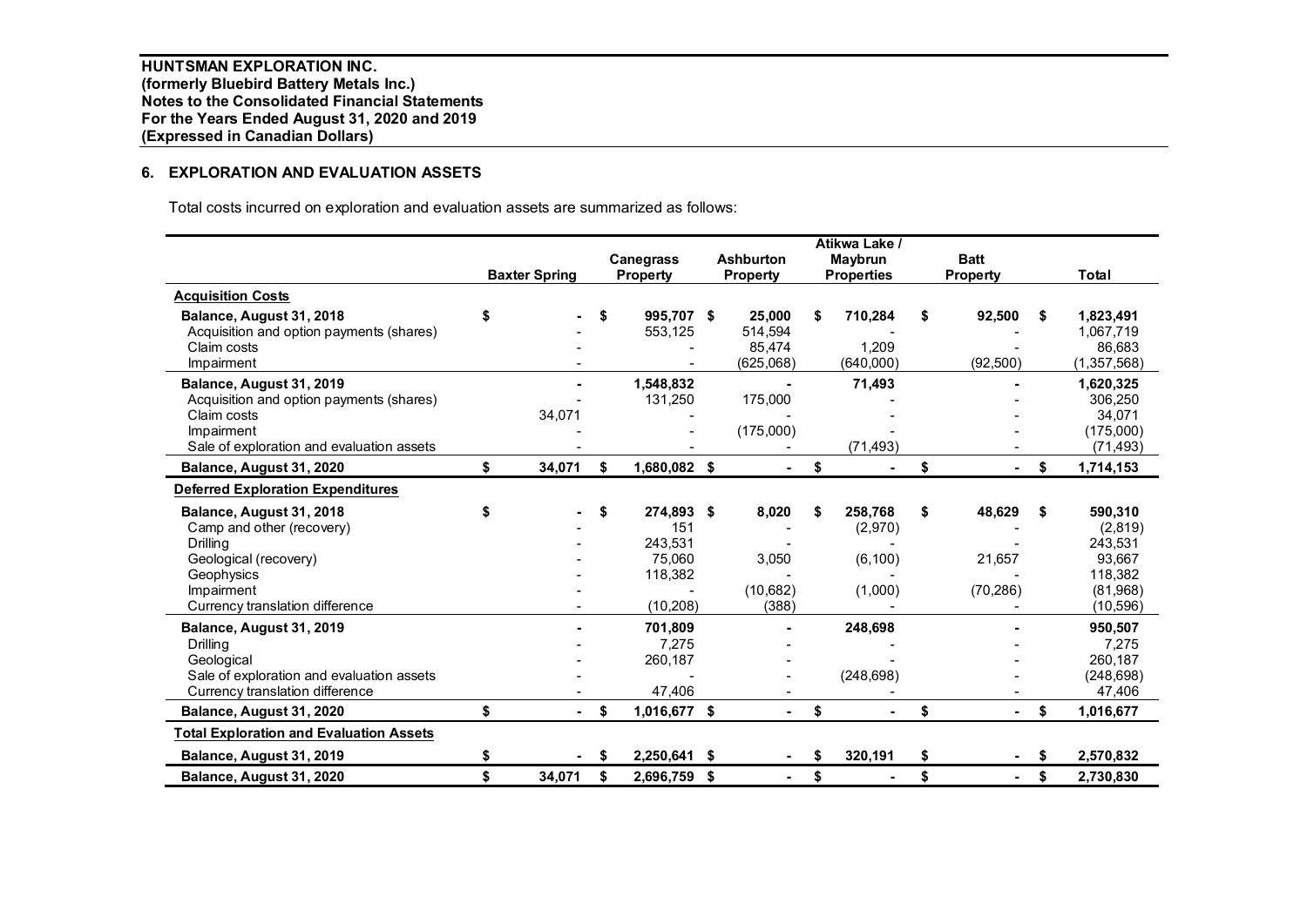## **6. EXPLORATION AND EVALUATION ASSETS** (Continued)

a) Baxter Spring Property

On August 26, 2020, the Company entered into an option agreement to acquire a 100% interest in the Baxter Spring Property, located in Nevada, from Liberty Gold Corp. ("Liberty") and Liberty's wholly owned subsidiary, Pilot Gold (USA) Inc.

In consideration, the Company must make payments as follows:

- Cash payment of US\$250,000 (paid subsequent to August 31, 2020);
- · An additional cash payment US\$250,000 on or before December 1, 2021; and
- · Issuance of common shares of the Company equal to 19.5% of the outstanding shares (issued 14,986,890 shares valued at \$3,821,657 subsequent to August 31, 2020).

The property is subject to a 2% net smelter return royalty ("NSR") and Liberty retains a back-in right to acquire a 35% interest in the property within three years upon payment of the sum of US\$1,000,000 to the Company.

b) Canegrass Property

On March 15, 2018, the Company entered into an option agreement with Trafalgar Resources Pty. Ltd. ("Trafalgar") to acquire a 100% interest in the Canegrass Property, located in the Mount Magnet region of Western Australia.

In consideration, the Company must make payments as follows:

- Cash payment of \$25,000 (paid) and issuance of 1,500,000 common shares of the Company (issued and valued at \$870,000) upon approval by the TSX-V (approval received on March 21, 2018);
- · Issuance of an additional 937,500 common shares of the Company on or before March 21, 2019 (issued and valued at \$553,125); and
- · Issuance of an additional 937,500 common shares of the Company on or before March 21, 2020 (issued and valued at \$131,250).

The Company must also incur exploration expenditures as follows:

- · \$500,000 on or before March 21, 2019 (incurred);
- An additional \$500,000 on or before March 21, 2020 (incurred); and
- · An additional \$500,000 on or before March 21, 2021.

A finder's fee of 130,529 shares (issued and valued at \$75,707) was paid in relation to the agreement. Subject to further TSX-V approval, a discovery bonus of 750,000 common shares of the Company will be issued in the event of discovery of a copper/cobalt equivalent resource of 250,000 ounces or greater on the Canegrass Property.

The Company also paid a \$25,000 letter of intent ("LOI") fee to Trafalgar during the year ended August 31, 2018.

c) Ashburton Project

On August 8, 2018, the Company entered into an agreement to acquire a 100% interest in the Ashburton Project, located in Western Australia.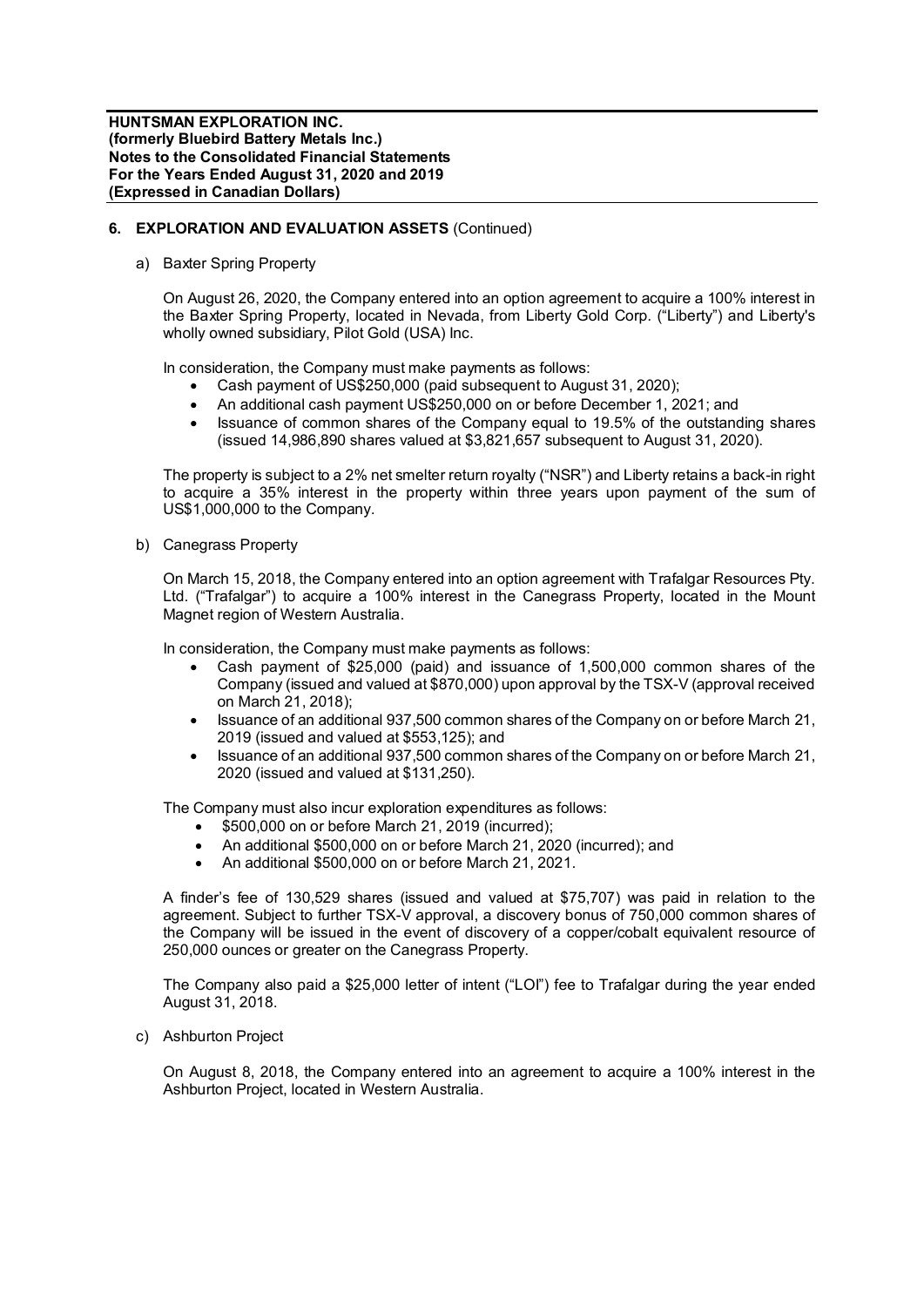## **6. EXPLORATION AND EVALUATION ASSETS** (Continued)

c) Ashburton Project (continued)

In consideration, the Company must make payments as follows:

- Issuing common shares of the Company upon completion with a volume weighted average price ("VWAP") over a 30-day period of \$750,000 (issued and valued at \$514,594 based on the trading price at the date of issuance); and
- · Issuing common shares of the Company with a VWAP over a 30-day period of \$750,000 on October 9, 2019 (issued and valued at \$175,000 based on the trading price at the date of issuance).

The Company also paid a \$25,000 LOI fee to the vendor during the year ended August 31, 2018.

The Company recorded impairment charges in the amounts of \$635,750 and \$175,000 during the years ended August 31, 2019 and 2020, respectively. The Company retains ownership of the Ashburton Project.

d) Atikwa Lake / Maybrun Properties

On February 4, 2016, the Company entered into an agreement to acquire a 100% undivided interest in 20 mineral claims located in Ontario. As consideration, the Company issued 37,500 common shares of the Company at a value of \$60,000.

In March 2017, an additional five claims were acquired for \$6,480.

On May 1, 2020, the Company entered into an agreement to dispose of the claims acquired in February 2016 and March 2017. In consideration, the Company received \$50,000 in cash. The Company will also conditionally receive 200,000 common shares of a public company if the purchaser of the claims enters into an amalgamation, a reverse takeover, or similar transaction with a publicly-traded company. Since the receipt of the 200,000 common shares is conditional and uncertain, no receivable has been recorded. For the year ended August 31, 2020, the Company recorded a loss on sale of exploration and evaluation assets of \$270,191 (2019 - \$nil).

On April 7, 2017, the Company entered into an agreement to acquire a 100% interest in the Maybrun Property located in Ontario. As consideration, the Company issued 600,000 common shares at a value of \$600,000 and paid \$40,000 in cash.

The vendors retained a 2% NSR on the property. The Company had the option to purchase 1% of the 2% NSR (one-half) at a price of \$1,000,000.

During the year ended August 31, 2019, the Company allowed the option title claims to lapse and recorded an impairment charge in the amount of \$641,000.

e) Batt Property

On March 26, 2018, the Company entered into an option agreement with Strategic Metals Ltd. ("Strategic") to acquire an 80% interest in the Batt Property, located in Yukon Territory. In consideration, the Company paid cash of \$25,000 and issued 125,000 common shares of the Company valued at \$67,500.

The Company was also required to incur exploration expenditures as follows:

- · \$50,000 on or before March 31, 2019 (incurred);
- · An additional \$150,000 on or before March 31, 2020; and
- · An additional \$300,000 on or before March 31, 2021.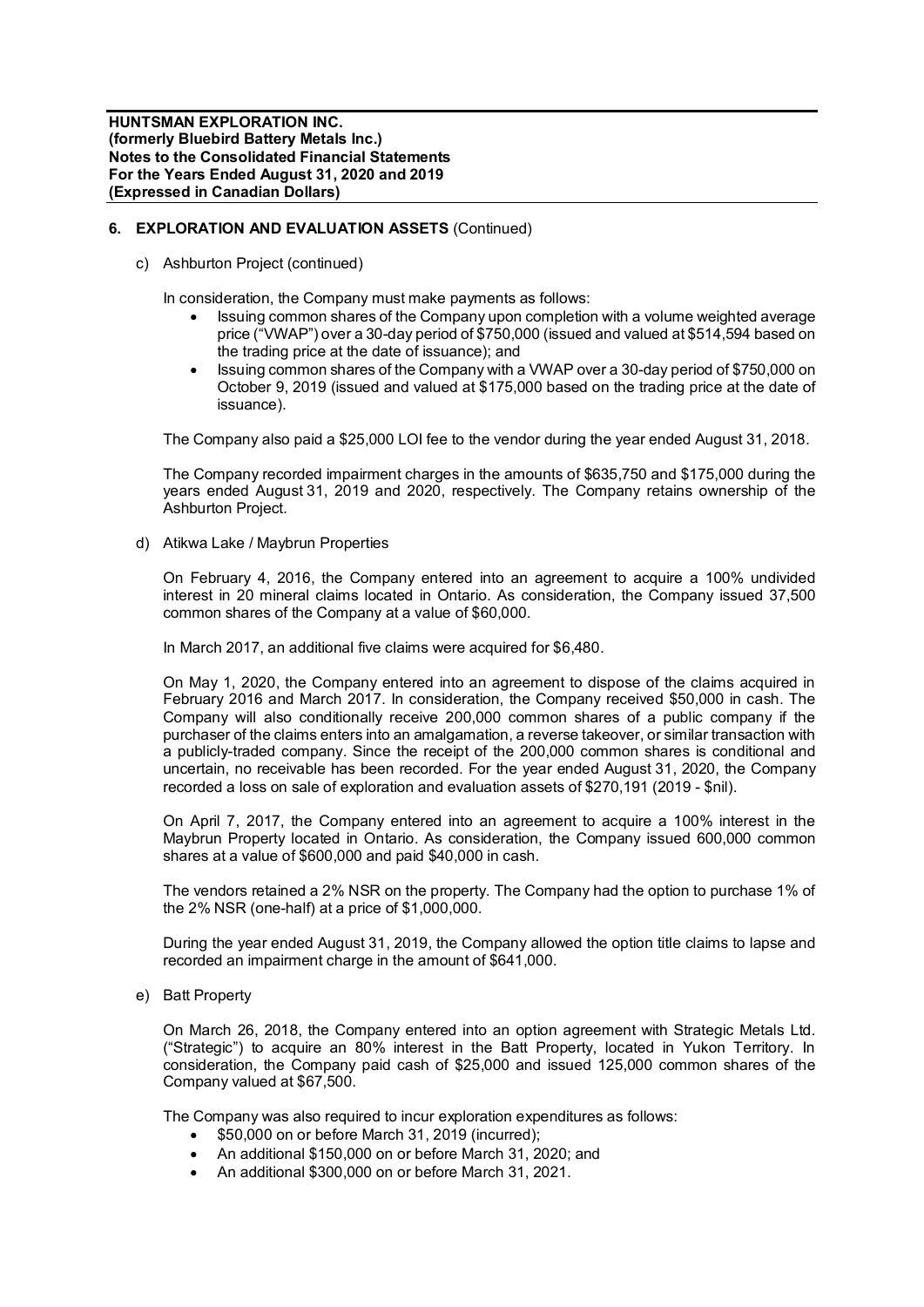## **6. EXPLORATION AND EVALUATION ASSETS** (Continued)

e) Batt Property (continued)

Strategic retained a 1% NSR on the property. In the case the option agreement terms were met, a joint venture ("JV") would be formed between the Company and Strategic. If Strategic's JV participation dropped below 10%, the NSR would increase to 2%. At that time, the Company could repurchase 1% (one-half) of the NSR for \$1,000,000, subject to further TSX-V approval.

During the year ended August 31, 2019, the Company did not have intentions to meet future exploration expenditure requirements and recorded an impairment charge in the amount of \$162,786.

# **7. LOANS PAYABLE**

|                                                        | 2020 |         |     | 2019                     |
|--------------------------------------------------------|------|---------|-----|--------------------------|
| Loans payable to current and former directors (Note 8) |      | 200,000 | \$. | 125.000                  |
| Loans payable to shareholders                          |      | 62.300  |     | $\overline{\phantom{a}}$ |
|                                                        |      | 262,300 |     | 125,000                  |

The amounts are unsecured, non-interest-bearing and are due on demand.

## **8. RELATED PARTY BALANCES AND TRANSACTIONS**

These amounts of key management compensation are included in exploration and evaluation assets and the amounts shown on the consolidated statements of comprehensive loss:

|                      | 2020         | 2019          |
|----------------------|--------------|---------------|
| Consulting fees      | \$<br>۰.     | \$<br>104.294 |
| Geological           | \$<br>۰.     | 10.125        |
| Management fees      | \$<br>90,000 | \$<br>215,000 |
| Share-based payments | \$<br>68.213 | \$<br>282.495 |

Key management includes directors and officers of the Company, including the Chief Executive Officer, President and Chief Financial Officer.

During the year ended August 31, 2020, the Company also paid or accrued:

- · \$36,000 (2019 \$33,000) in rent to a company with common officers and directors;
- · \$1,891 (2019 \$nil) to a private company for a director's services;
- · \$nil (2019 \$80,000) in consulting fees to a private company controlled by a former officer; and
- · \$15,000 (2019 \$40,000) in office expenses to a private company controlled by a former officer.

As at August 31, 2020, included in accounts payable and accrued liabilities is \$160,544 (2019 - \$179,767) due to directors and officers of the Company, \$110,250 (2019 - \$96,886) due to a company controlled by a former officer, \$10,500 (2019 - \$15,750) due to a company with common officers and directors, and \$156,715 (2019 - \$42,000) due to former directors and officers. The amounts are unsecured, non-interest-bearing and are due on demand.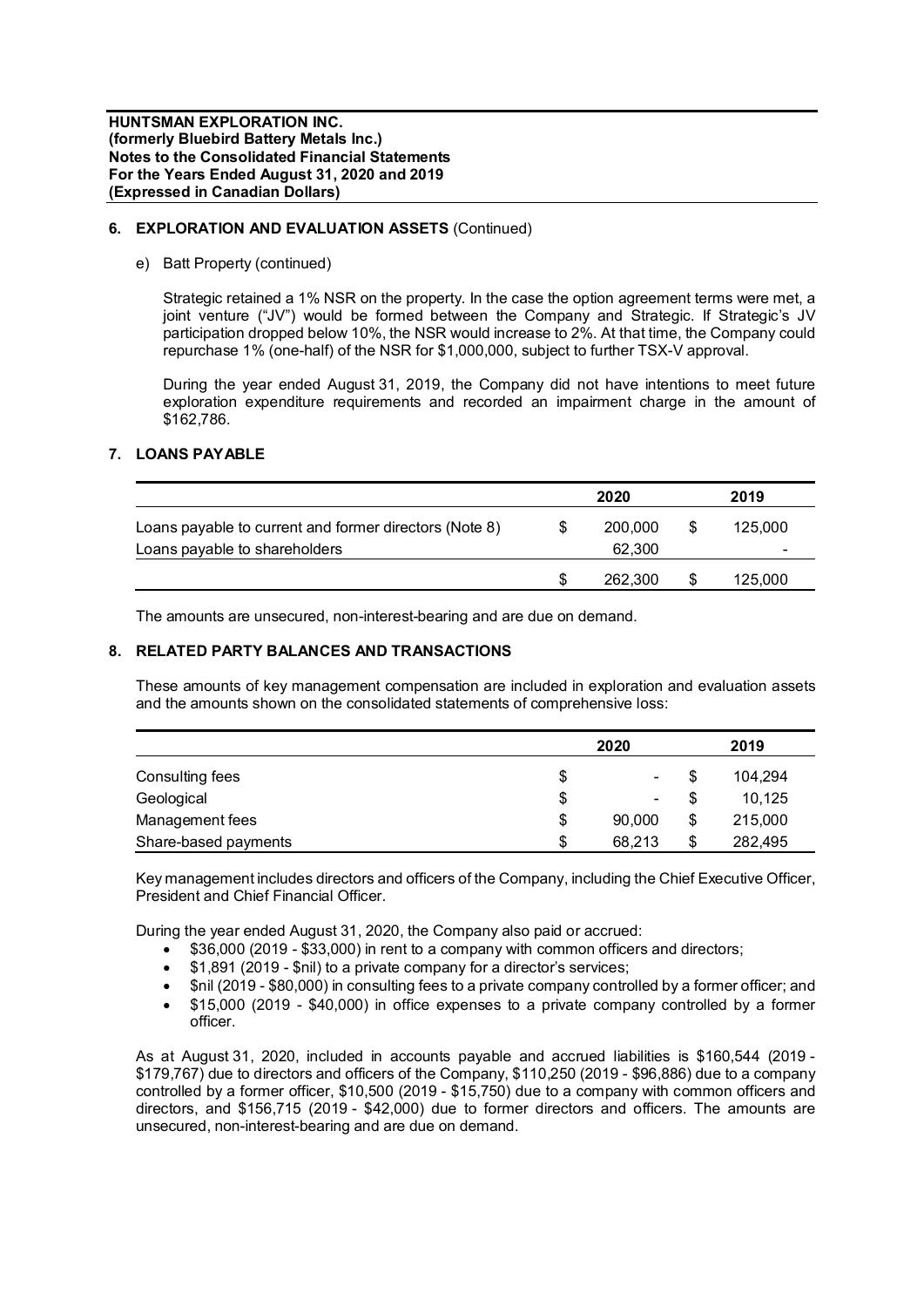## **8. RELATED PARTY BALANCES AND TRANSACTIONS** (Continued)

As at August 31, 2020, included in loans payable is \$75,000 (2019 - \$nil) due to an officer and director and \$125,000 (2019 - \$125,000) due to a private company controlled by a former officer (Note 7). The amounts are unsecured, non-interest-bearing and are due on demand.

# **9. SHARE CAPITAL**

a) Authorized

The Company is authorized to issue an unlimited number of common shares without par value.

b) Issued and outstanding

# *During the year ended August 31, 2020*

- · On December 31, 2019, the Company completed a non-brokered private placement for gross proceeds of \$82,000. The Company issued 745,454 units at a price of \$0.11 per unit. Each unit consisted of one common share of the Company and one share purchase warrant. Each warrant entitles the holder to acquire one common share of the Company at an exercise price of \$0.14 for a period of two years. The Company incurred \$1,160 of share issuance costs.
- · On March 9, 2020, the Company issued 937,500 common shares valued at \$131,250 for the acquisition of the Canegrass Property (Note 6(b)).
- · On March 11, 2020, the Company issued 1,249,999 common shares valued at \$175,000 for the acquisition of the Ashburton Property (Note 6(c)).
- · On March 18, 2020, the Company completed a non-brokered private placement for gross proceeds of \$500,000. The Company issued 5,000,000 common shares at a price of \$0.10 per share and incurred \$3,250 of share issuance costs.
- · During the year ended August 31, 2020, the Company received \$42,070 pursuant to the exercise of 300,500 warrants.

*During the year ended August 31, 2019*

- · On October 9, 2018, the Company issued 816,815 common shares valued at \$514,594 for the acquisition of the Ashburton Property (Note 6(c)).
- · On March 21, 2019, the Company issued 937,500 common shares valued at \$553,125 for the acquisition of the Canegrass Property (Note 6(b)).
- · During the year ended August 31, 2019, the Company received \$658,347 pursuant to the exercise of 1,993,850 warrants and \$120,000 on the exercise of 300,000 stock options. The Company transferred \$87,887, the previously recorded fair value of the stock options, from contributed surplus to share capital upon exercise of the stock options. The Company also transferred \$19,816 previously recorded as fair value of warrants from contributed surplus to share capital upon exercise of those warrants.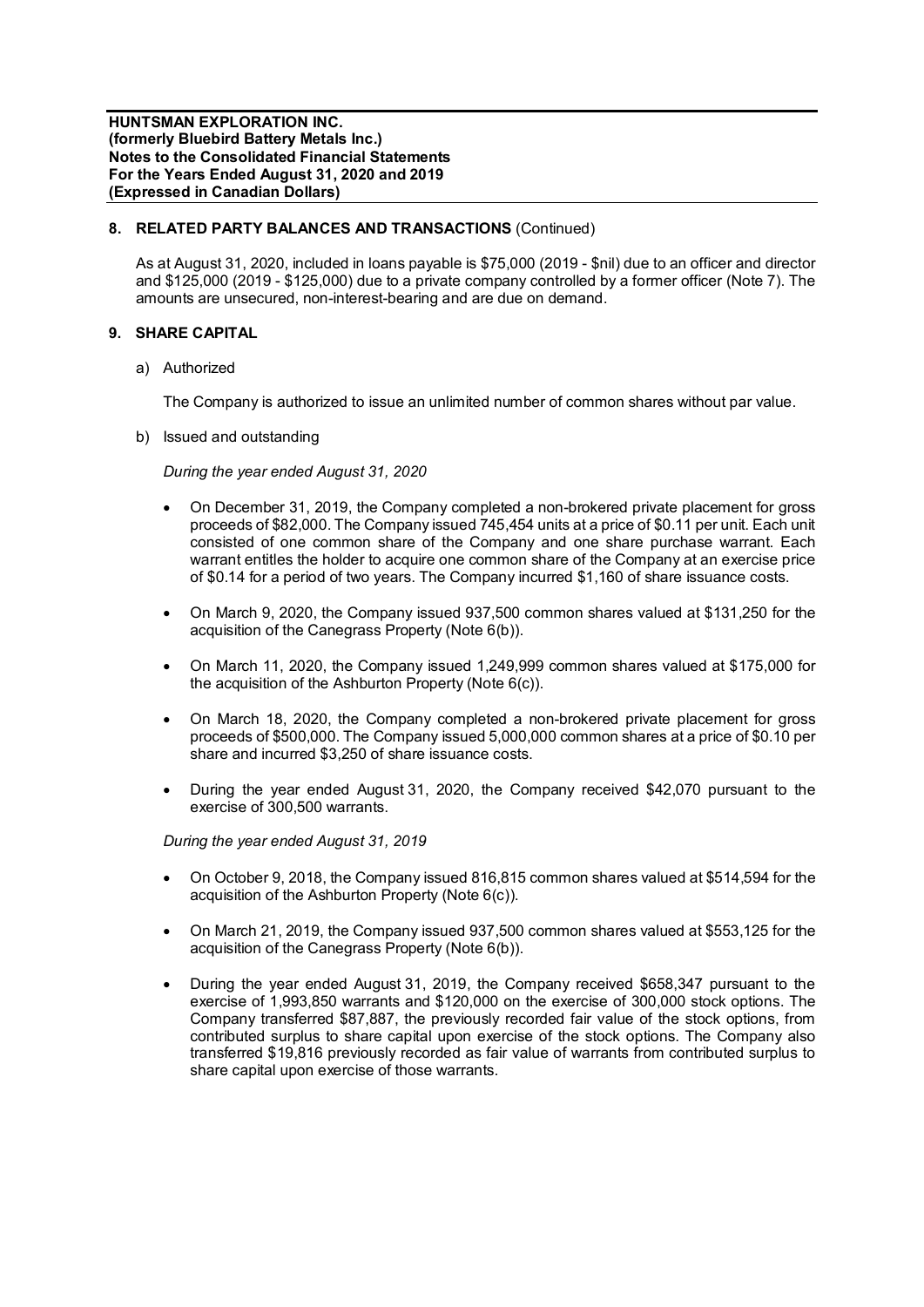# **9. SHARE CAPITAL** (Continued)

c) Warrants

Warrant transactions and the number of warrants outstanding for the years ended August 31, 2020 and 2019 are summarized as follows:

|                                |             | 2020                  | 2019        |                       |  |
|--------------------------------|-------------|-----------------------|-------------|-----------------------|--|
|                                |             | Weighted              |             | Weighted              |  |
|                                | Number of   | Average               | Number of   | Average               |  |
|                                | Warrants    | <b>Exercise Price</b> | Warrants    | <b>Exercise Price</b> |  |
| Outstanding, beginning of year | 5,068,666   | \$0.30                | 7,420,702   | \$0.34                |  |
| <b>Issued</b>                  | 745.454     | \$0.14                |             |                       |  |
| Exercised                      | (300, 500)  | \$0.14                | (1,993,850) | \$0.34                |  |
| Expired                        | (4,980,148) | \$0.30                | (358, 186)  | \$0.70                |  |
| Outstanding, end of year       | 533,472     | \$0.24                | 5,068,666   | \$0.30                |  |

The following warrants were outstanding and exercisable at August 31, 2020:

| <b>Expiry Date</b> | <b>Weighted Average</b><br><b>Remaining Contractual</b><br>Life in Years | <b>Exercise Price</b> | Warrants |
|--------------------|--------------------------------------------------------------------------|-----------------------|----------|
| October 26, 2020*  | 0.15                                                                     | \$0.72                | 88,518   |
| December 31, 2021  | 1.33                                                                     | \$0.14                | 444,954  |
| $\mathbf{r}$       | 1.14                                                                     |                       | 533,472  |

\* expired unexercised subsequent to August 31, 2020

d) Stock options

The Company adopted a Stock Option Plan (the "Plan") to grant incentive stock options to directors, officers, employees and consultants. Under the Plan, the aggregate number of common shares that may be subject to option at any one time may not exceed 10% of the issued common shares of the Company as of that date, including options granted prior to the adoption of the Plan. Options granted may not exceed a term of 10 years, and the term will be reduced to one year following the date of death of the optionee. All options vest when granted unless they are otherwise specified by the Board of Directors or if they are granted for investor relations activities. Options granted for investor relations activities vest over a twelve-month period with no more than 25% of the options vesting in any three-month period.

During the year ended August 31, 2020, the Company recognized a share-based payment expense in the amount of \$96,301 in connection with the options granted during the year (2019 - \$552,862).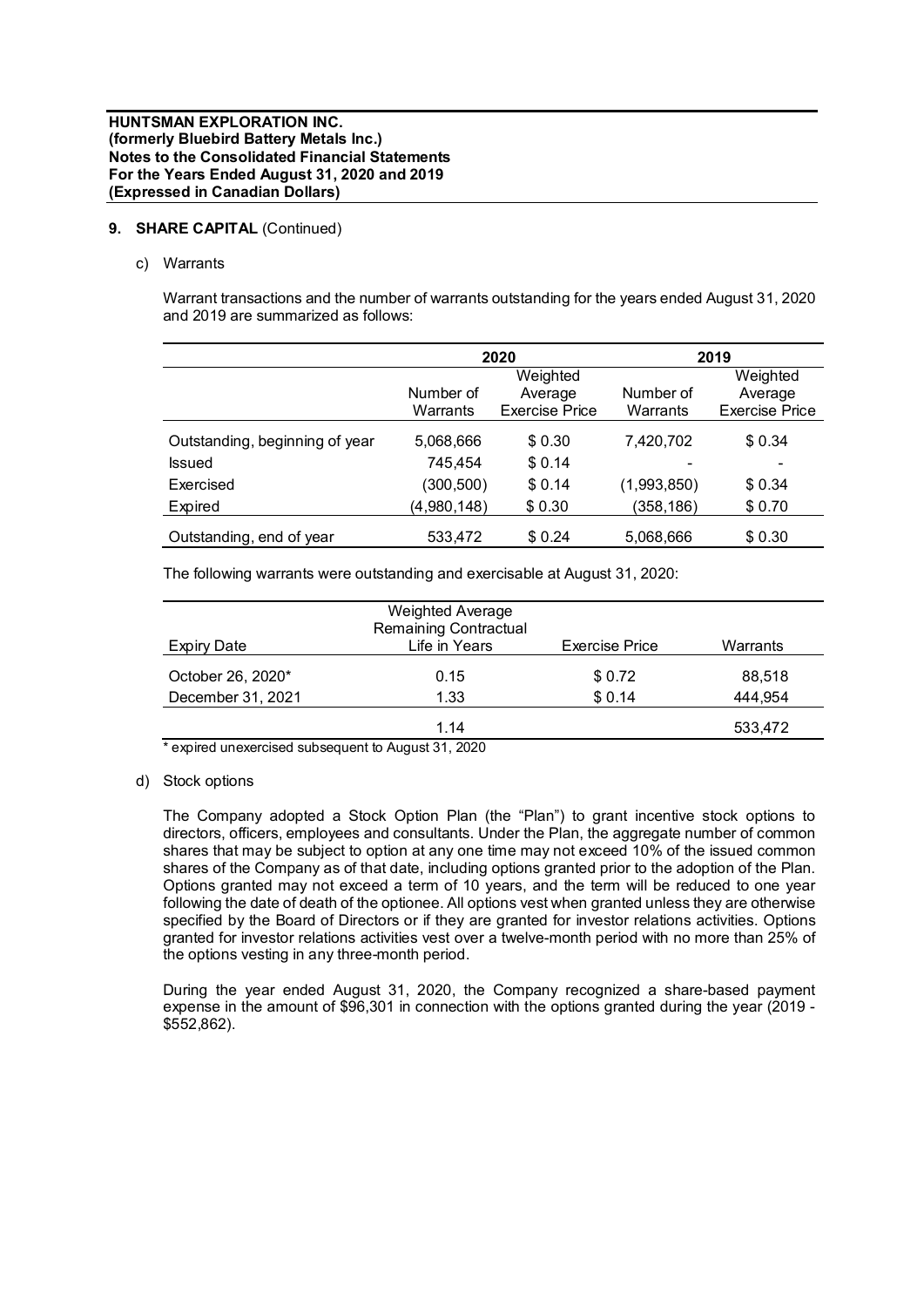# **9. SHARE CAPITAL** (Continued)

d) Stock options (continued)

The following is a summary of option transactions under the Company's Plan for the years ended August 31, 2020 and 2019:

|                                | 2020                        |                   | 2019                 |                   |  |
|--------------------------------|-----------------------------|-------------------|----------------------|-------------------|--|
|                                |                             | Weighted          |                      | Weighted          |  |
|                                |                             | Average           |                      | Average           |  |
|                                | Number of<br><b>Options</b> | Exercise<br>Price | Number of<br>Options | Exercise<br>Price |  |
| Outstanding, beginning of year | 2,492,500                   | \$0.52            | 1,650,000            | \$0.60            |  |
| Expired                        | (950,000)                   | \$0.65            | (537, 500)           | \$0.57            |  |
| Exercised                      |                             | ۰                 | (300,000)            | \$0.40            |  |
| Granted                        | 1,200,000                   | \$0.20            | 1,680,000            | \$0.46            |  |
| Outstanding, end of year       | 2,742,500                   | \$0.34            | 2,492,500            | \$0.52            |  |

The following options were outstanding and exercisable at August 31, 2020:

|                    | <b>Weighted Average</b><br>Remaining<br>Contractual Life |                |             |             |
|--------------------|----------------------------------------------------------|----------------|-------------|-------------|
| <b>Expiry Date</b> | in Years                                                 | Exercise Price | Outstanding | Exercisable |
| November 1, 2020*  | 0.17                                                     | \$0.50         | 150,000     | 150,000     |
| March 8, 2021      | 0.52                                                     | \$0.40         | 200,000     | 200,000     |
| March 28, 2021     | 0.57                                                     | \$0.57         | 50,000      | 50,000      |
| January 23, 2022   | 1.40                                                     | \$0.44         | 962.500     | 962,500     |
| May 1, 2022        | 1.67                                                     | \$0.50         | 180,000     | 180,000     |
| March 25, 2023     | 2.56                                                     | \$0.20         | 1,200,000   | 1,200,000   |
|                    | 1.78                                                     |                | 2,742,500   | 2,742,500   |

expired unexercised subsequent to August 31, 2020

The Company applies the fair value method using the Black-Scholes option pricing model in accounting for its stock options granted. The fair value of each stock option grant was calculated using the following weighted average assumptions:

|                                        | 2020   | 2019   |
|----------------------------------------|--------|--------|
| Expected life (years)                  | 3.00   | 2.91   |
| Risk-free interest rate                | 0.70%  | 1.88%  |
| Expected annualized volatility         | 105%   | 127%   |
| Dividend yield                         | N/A    | N/A    |
| Stock price at grant date              | \$0.14 | \$0.23 |
| Exercise price                         | \$0.20 | \$0.23 |
| Weighted average grant date fair value | \$0.08 | \$0.16 |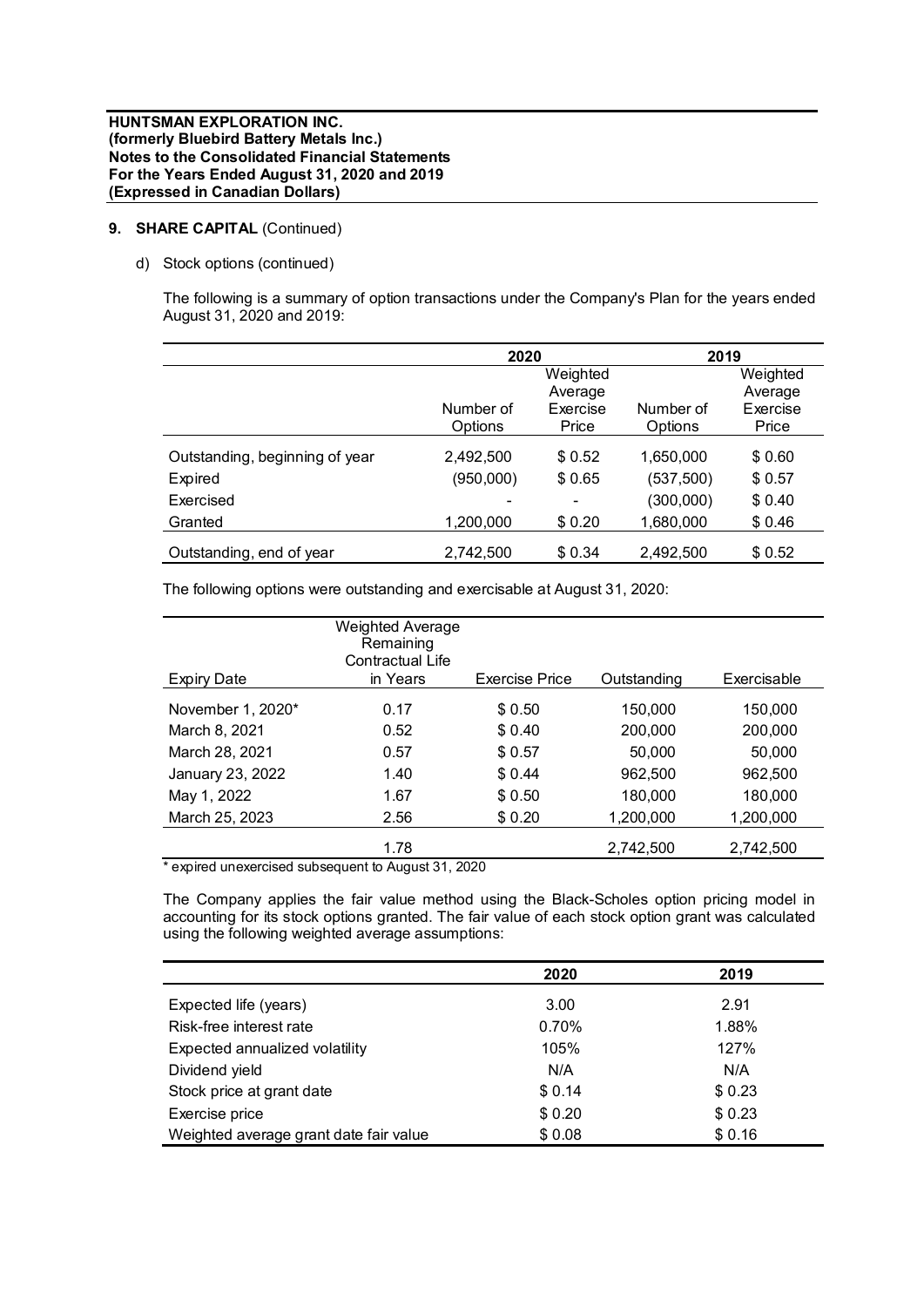# **9. SHARE CAPITAL** (Continued)

d) Stock options (continued)

Option pricing models require the input of highly subjective assumptions regarding volatility. The Company has used historical volatility to estimate the volatility of the share price.

## **10. FINANCIAL INSTRUMENTS**

The Company's financial instruments include cash, amounts receivable, accounts payable and loans payable. Cash is classified as FVTPL. Amounts receivable is classified as measured at amortized cost. Accounts payable and loans payable are classified as measured at amortized cost. The carrying values of these instruments approximate their fair values due to the relatively short periods to maturity.

The following table sets forth the Company's financial asset measured at fair value by level within the fair value hierarchy as follows:

| <b>August 31, 2020</b> | Level 1     | Level 2                        | Level 3                        | <b>Total</b> |  |
|------------------------|-------------|--------------------------------|--------------------------------|--------------|--|
| Cash                   | 42.653<br>ง | \$<br>$\overline{\phantom{a}}$ | \$<br>$\overline{\phantom{a}}$ | 42,653       |  |
| <b>August 31, 2019</b> | Level 1     | Level 2                        | Level 3                        | <b>Total</b> |  |
| Cash                   | 18.507      | S<br>$\blacksquare$            | \$<br>$\blacksquare$           | 18,507       |  |

## *Financial risk management objectives and policies*

The risks associated with these financial instruments and the policies on how to mitigate these risks are set out below. Management manages and monitors these exposures to ensure appropriate measures are implemented in a timely and effective manner.

a) Credit risk

Credit risk is the risk of an unexpected loss if a customer or third party to a financial instrument fails to meet its contractual obligations. The financial instrument that potentially subjects the Company to concentrations of credit risk consists principally of cash. To minimize the credit risk on cash, the Company places the instrument with a major Canadian financial institution.

b) Liquidity risk

The Company manages liquidity risk by maintaining a balance between continuity of funding and flexibility through the use of borrowings. Management closely monitors the liquidity position and expects to have adequate sources of funding to finance the Company's projects and operations. As at August 31, 2020, the Company had cash of \$42,653 (2019 - \$18,507) to settle accounts payable and accrued liabilities of \$1,018,880 (2019 - \$856,008) and loans payable of \$262,300 (2019 - \$125,000). The Company will be required to obtain additional financing to satisfy its liabilities. All of the liabilities presented as accounts payable are due within 30 days of the reporting date.

The maturity dates of the Company's contractual obligations as at August 31, 2020, are as follows:

|                     |     |             | <b>Less Than</b> |                          |     | More Than 5 |
|---------------------|-----|-------------|------------------|--------------------------|-----|-------------|
|                     |     | Total       | 1 Year           | 1-5 years                |     | Years       |
| pavable<br>Accounts | and |             |                  |                          |     |             |
| accrued liabilities |     | \$1,018,880 | \$1,018,880      | ۰                        | \$. | -           |
| Loans payable       |     | 262,300     | 262.300          | $\overline{\phantom{0}}$ |     | -           |
| Total               |     | \$1,281,180 | \$1,281,180      | \$<br>۰                  |     | -           |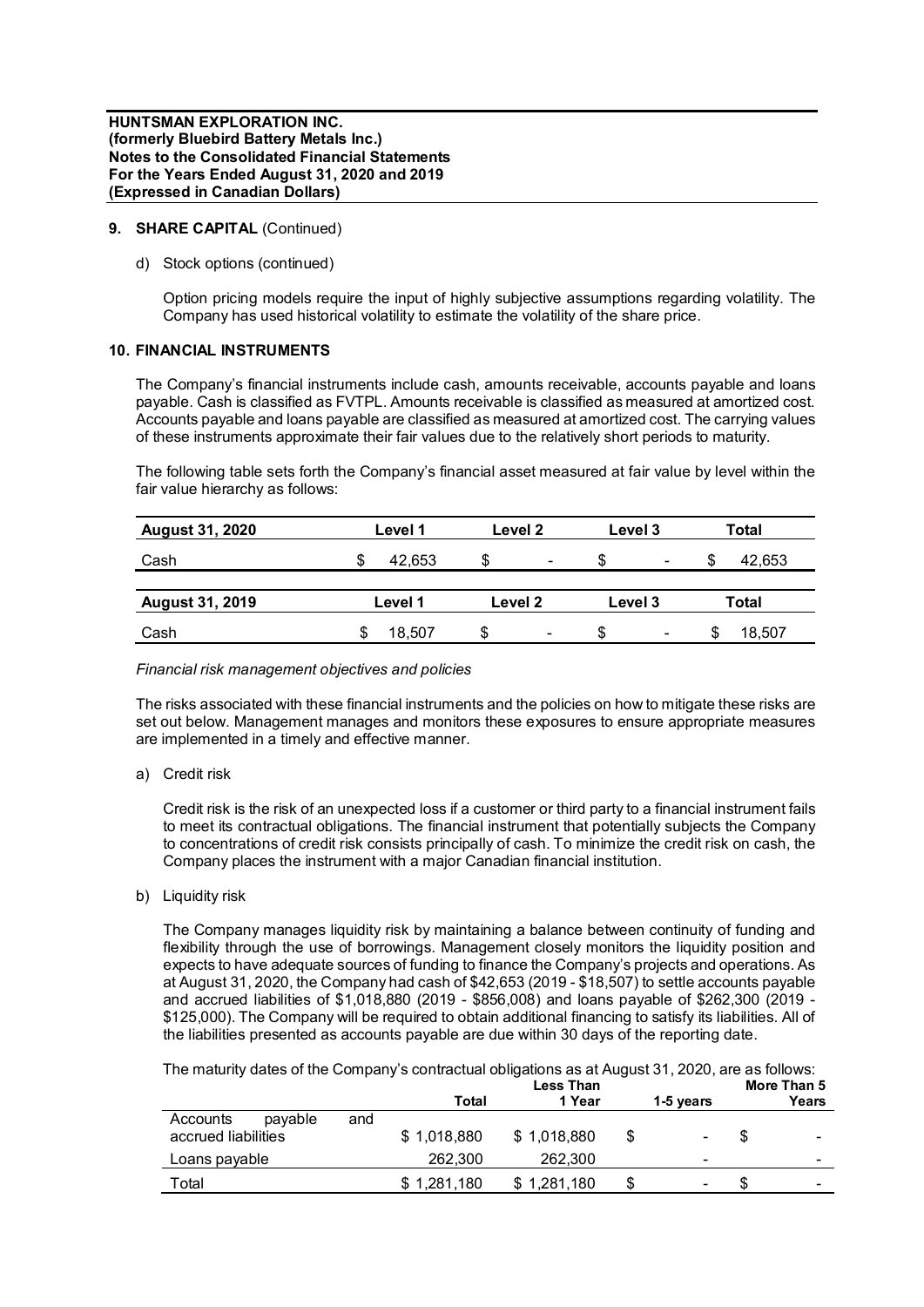## **10. FINANCIAL INSTRUMENTS** (Continued)

c) Market risk

Market risk is the risk that changes in market prices, such as foreign exchange rates and interest rates, will affect the Company's income or the value of its holdings of financial instruments. The objective of market risk management is to manage and control market risk exposures within acceptable parameters, while optimizing the return on capital.

- *i) Currency risk –* Currency risk is the risk that the fair value or future cash flows will fluctuate as a result of changes in foreign exchange rates. The Company has operations in Canada, USA and Australia, and incurs operating and exploration expenditures in all currencies. The fluctuation of the Canadian dollar in relation to the United States dollar and Australian dollar will have an impact upon the results of the Company. A fluctuation in the exchange rates between the Canadian and Australian dollars of 10% would result in a change to the Company's cash of \$200 and accounts payable and accrued liabilities of \$200. A fluctuation in the exchange rates between the Canadian and Australian dollars of 10% would result in a change to the accounts payable and accrued liabilities of \$3,400. The Company does not use any techniques to mitigate currency risk.
- *ii) Interest rate risk –* The Company is exposed to interest rate risk on the variable rate of interest earned on bank deposits. The fair value interest rate risk on bank deposits is insignificant as the deposits are short-term. The Company has not entered into any derivative instruments to manage interest rate fluctuations. The Company has no interest-bearing financial liabilities.
- *iii) Other price risk –* Other price risk is the risk that the fair value or future cash flows of a financial instrument will fluctuate due to changes in market prices, other than those arising from interest rate risk. The Company does not have significant exposure to this risk.

# **11. MANAGEMENT OF CAPITAL**

The Company considers its capital to be comprised of shareholders' equity.

The Company manages the capital structure and makes adjustments to it in light of changes in economic conditions and the risk characteristics of the underlying assets. To maintain or adjust the capital structure, the Company may attempt to issue new shares. Although the Company has been successful at raising funds in the past through the issuance of share capital, it is uncertain whether it will continue this method of financing due to the current difficult market conditions.

In order to facilitate the management of its capital requirements, the Company prepares expenditure budgets that are updated as necessary depending on various factors, including successful capital deployment and general industry conditions.

Management reviews the capital structure on a regular basis to ensure that the above objectives are met. There have been no changes to the Company's approach to capital management during the years ended August 31, 2020 and 2019. The Company is not subject to externally imposed capital requirements.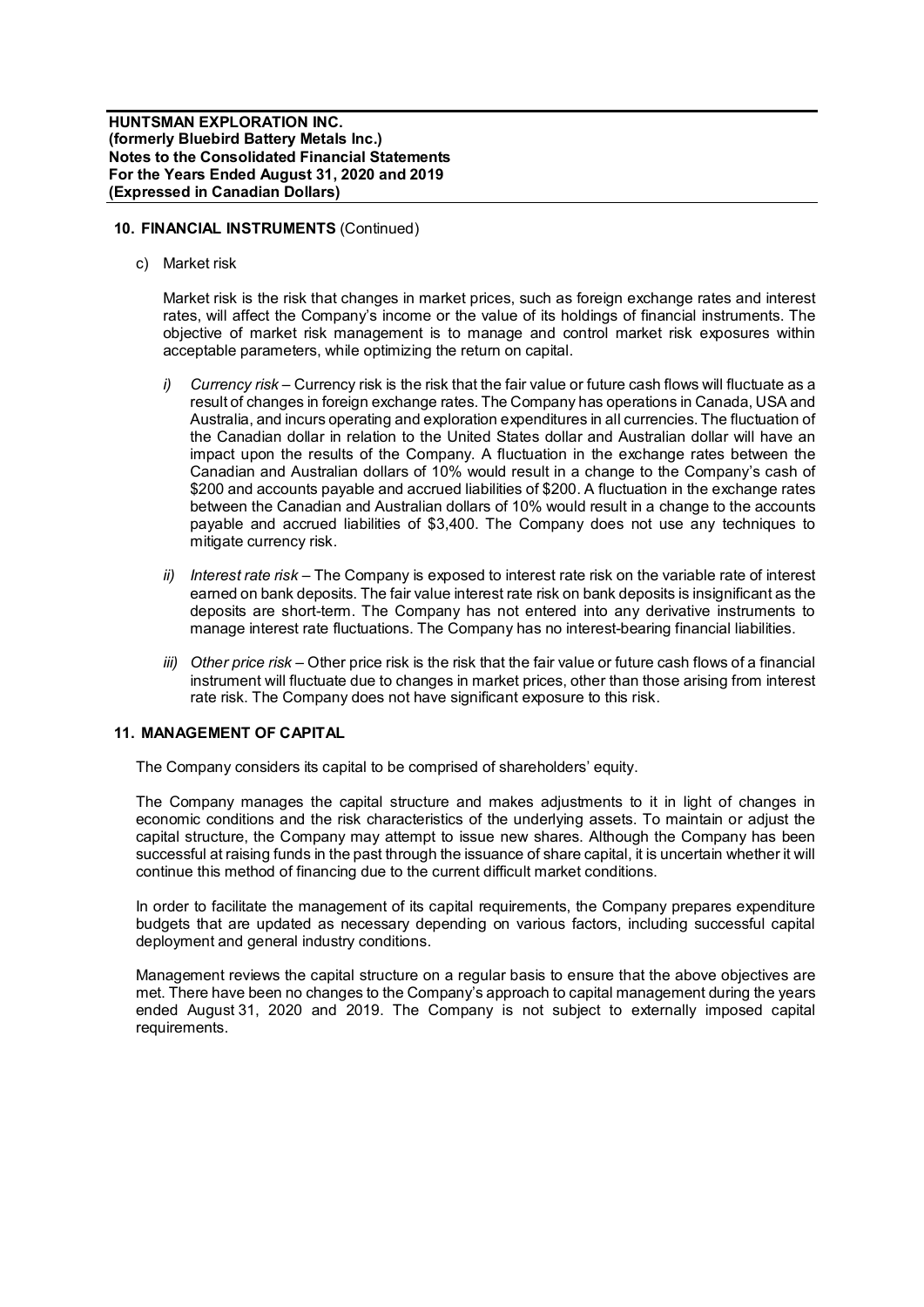## **12. INCOME TAXES**

The following table reconciles the amount of income tax expense on application of the combined statutory Canadian federal and provincial income tax rates:

|                                                | 2020               | 2019      |
|------------------------------------------------|--------------------|-----------|
| Combined statutory tax rate                    | 27.00%             | 27.00%    |
| Income tax recovery at combined statutory rate | \$<br>(322,000) \$ | (850,000) |
| Flow-through expenditures                      |                    |           |
| Rate change from prior year to current year    | (5,000)            | (5,000)   |
| Permanent difference and others                | 32,000             | 158,000   |
| Tax benefits not recognized                    | 295,000            | 697,000   |
| Provision for income tax expense               | \$<br>S            |           |

The tax effects of deductible and taxable temporary differences that give rise to the Company's deferred tax assets and liabilities are as follows:

|                                        |   | 2020        |     | 2019        |  |
|----------------------------------------|---|-------------|-----|-------------|--|
| Non-capital loss carry-forwards        | S | 1,970,000   | S   | 1,694,000   |  |
| Exploration and evaluation assets      |   | 1,546,000   |     | 1,507,000   |  |
| Share issuance costs                   |   | 22,000      |     | 39,000      |  |
| Total gross deferred income tax assets |   | 3,538,000   |     | 3,240,000   |  |
| Deferred tax assets not recognized     |   | (3,538,000) |     | (3,240,000) |  |
| Net deferred income tax assets         | S | ۰           | -SS |             |  |

As at August 31, 2020, the Company had approximately \$5,977,000 of non-capital loss carry-forwards in Canada available to reduce taxable income for future years. These losses expire as follows:

| August 31, 2031 | \$<br>33,000    |
|-----------------|-----------------|
| August 31, 2032 | 79,000          |
| August 31, 2033 | 359,000         |
| August 31, 2034 | 242,000         |
| August 31, 2035 | 388,000         |
| August 31, 2036 | 603,000         |
| August 31, 2037 | 811,000         |
| August 31, 2038 | 1,752,000       |
| August 31, 2039 | 1.044.000       |
| August 31, 2040 | 666,000         |
|                 | \$<br>5.977.000 |

As at August 31, 2020, the Company has approximately \$1,371,000 of non-capital loss carry-forwards in Australia available to reduce taxable income for future years. These losses have no expiry date.